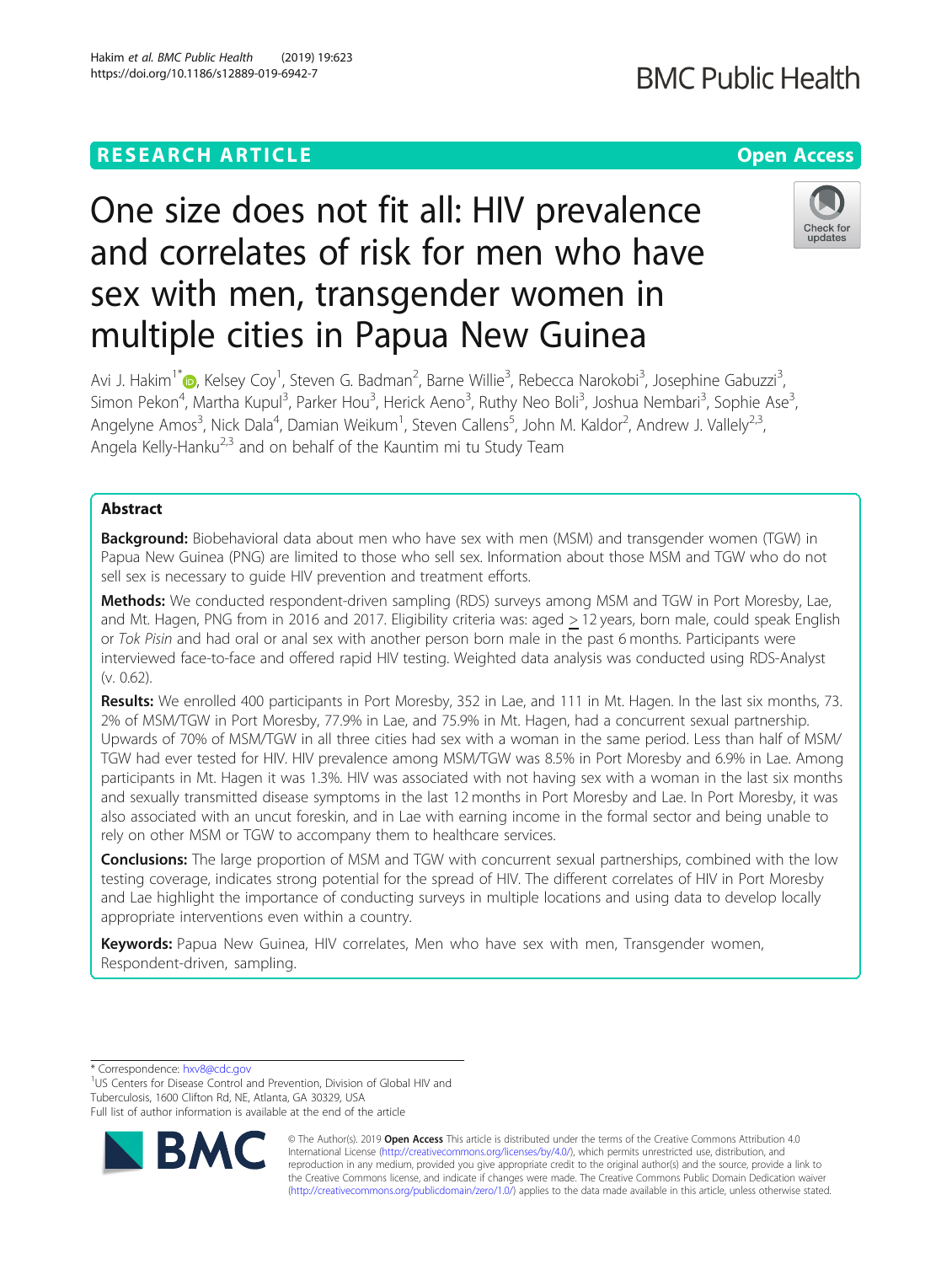## Background

Nearly four decades since the emergence of HIV, there are still settings and populations whose HIV epidemics we know little about [[1,](#page-11-0) [2](#page-11-0)]. Papua New Guinea (PNG) is one such example. It was previously described as having a generalized epidemic. The expansion of antenatal clinic surveillance data, as well as biobehavioural surveys, have resulted in a better understanding of PNG's HIV epidemic and a consensus has emerged that with an HIV prevalence estimated at 0.9%, the country is experiencing an epidemic concentrated the key populations of sex workers, men who have sex with men (MSM), and transgender women (TGW)  $[3-8]$  $[3-8]$  $[3-8]$  $[3-8]$ . The data that exist on MSM and TGW in PNG focuses on those who sell sex, rather than all MSM and TGW. This new understanding of the epidemic in PNG necessitates the collection of data on key populations to inform estimates and guide the country's HIV response.

Male-to-male sex remains illegal and highly stigmatized in PNG, hampering HIV service provision and uptake for these men. One of the first respondent-driven sampling (RDS) surveys in the world was conducted among MSM in PNG in 2005 but it did not assess HIV prevalence [\[7](#page-11-0)]. It did, however, highlight low condom use and experiences of discrimination among MSM. A 2010 survey of MSM had similar findings but similarly did not include HIV testing  $[8]$  $[8]$ . In the same year, a survey of females, males, and transgender women engaged in sex work in the capital of Port Moresby found HIV prevalence in these populations of 19.0, 8.8, 23.7%, respectively [[9\]](#page-11-0). These findings helped reorient PNG's HIV response to focus on key populations, but until now there has been little information to guide the epidemic response [\[10](#page-11-0), [11](#page-11-0)].

Data about MSM and TGW in PNG are needed to guide the country's HIV strategy and service provision. In conjunction with the PNG National Department of Health and National AIDS Council Secretariat, we conducted a respondent-driven sampling (RDS) biobehavioural surveys (BBS) of MSM and TGW in Port Moresby to fill this information gap. Here we report on HIV prevalence and correlates of HIV infection.

## Methods

## Community consultation

Community consultation was undertaken with MSM and TGW in Port Moresby, Lae, and Mt. Hagen to guide survey preparation and build trust with local stakeholders. Community consultation indicated that recruiting MSM and TGW would be challenging and both populations found it acceptable to combine the two populations into one survey sample.

## Study population, setting, and design

We conducted RDS BBS of MSM and TGW in Port Moresby from June to October 2016, in Lae from January to June 2017, and Mt. Hagen from August to December 2017. These cities were selected for the survey because they are the most populous and include the national capital (Port Moresby), the main economic city and port (Lae), and a city that is at the intersection of roads and natural resource extraction activities in the country (Mt. Hagen). RDS is a variant of snowball sampling that can be used to produce sampling weights and approximate a random sample  $[12-14]$  $[12-14]$  $[12-14]$ . Eligibility criteria were: age > 12 years, spoke English or Tok Pisin, born biologically male, had oral or anal sex with a male in the past 6 months, and be in possession of a valid study coupon.

#### Recruitment

Recruitment started with four seeds in Port Moresby, four in Lae, and five in Mt. Hagen. Twelve additional seeds were added in Port Moresby, 15 in Lae, and 4 in Mt. Hagen to facilitate recruitment. Seeds were purposely selected to create diversity with respect to: age, sexual/gender identity, place of residence, region of origin, marital status, receipt of a unique object for size estimation, and affiliation with a non-governmental or community-based organization.

## Data collection

Candidate participants were screened for eligibility and those eligible were asked to provide verbal informed consent. Non-blood specimens were collected for sexually transmitted infection and tuberculosis testing after which participants engaged in a computer-assisted personal interview (Open Data Kit, Washington, US).

After the interview, participants received pre-test HIV counseling before providing written informed consent for HIV testing. Fifteen milliliters of blood was taken through venipuncture for HIV testing and, if positive by confirmatory testing, CD4 T-cell count and molecular HIV viral load testing were also conducted at the point-of-care. The PNG national algorithm for HIV testing was used: Determine HIV-1/2 (Alere, MA, USA) followed by confirmatory testing with HIV 1/2 Stat-Pak (Chembio, Medford, NY). Discordant results between the two tests were deemed inconclusive, and participants were advised to retest in 3 weeks. HIV external quality assurance panels were provided by The Royal College of Pathologists of Australasia. We used the Chembio DPP Syphilis Assay to test for syphilis (Chembio, Medford, NY). All test results were returned to participants at the end of the first study visit. HIV-positive participants were offered an escort by a peer navigator to HIV treatment services of their choosing that had been sensitized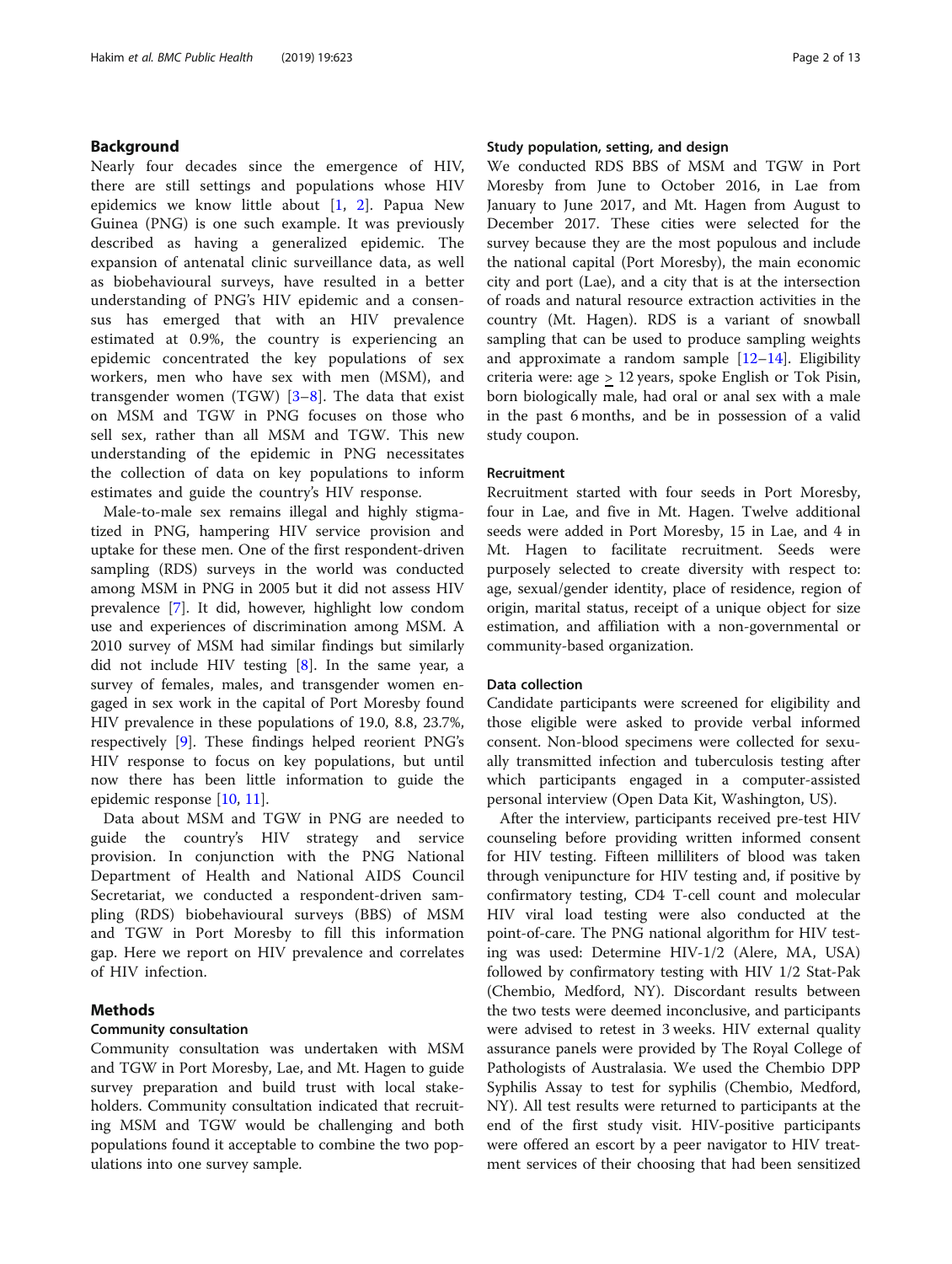to work with key populations. Those with an active syphilis infection initiated treatment at the survey site and were given a referral to complete treatment. Study staff were trained to identify and refer all sexually exploited persons under the age of 18 years to partner organizations experienced in providing counseling, health, social, and other protective services to these populations.

While waiting for test results, participants in Port Moresby received 3 coupons with which to recruit peers. Midway through data collection the number of coupons was increased to 4 to increase recruitment. Participants in Lae received three coupons to recruit peers and in Mt. Hagen they received four. In all locations, participants received 45 PNG kina for their first visit (about \$14 US) and 10 PNG kina (about \$3 US) per successful recruit plus 5 PNG kina (about \$1.50 US) for transportation at their second visit. All participants were also provided with information on HIV and other sexually transmitted infections, condoms, and lubricants.

## Data measures

The questionnaire used as its foundation the WHO, CDC, UNAIDS, and FHI360 Biobehavioral Survey Guidelines for Populations at Risk for HIV [[15\]](#page-12-0). Interview domains included demographics, sexual history and identity, condom use, stigma, social cohesion, violence, HIV knowledge, history of sexually transmitted diseases, penile modification, internalized homophobia, and uptake of health services. The two-item Patient Health Questionnaire (PHQ-2) was used to screen for depression [[16\]](#page-12-0). Internalized homophobia was defined based on responses to five questions regarding their feelings about sexual attraction to men. Comprehensive awareness of HIV was based on the United Nations Joint Programme for HIV/AIDS definition of correctly answering three questions and rejecting two myths regarding HIV [\[17](#page-12-0)]. Partner concurrency was defined as overlapping sexual partnerships with partners of any sex where sexual intercourse with one partner occurred between two acts of intercourse with another partner, limited to the last three sexual partners in the last six months. The full questionnaires can be found in the Additional files [1](#page-11-0) and [2](#page-11-0) (FSW Questionnaire and MSM TGW Questionnaire).

#### Data analysis

Our analysis characterizes MSM and TGW and correlates of HIV infection among these populations in each of the three survey cities. Odds ratios (OR) and 95% confidence intervals (CI) were calculated for bivariate comparisons and a  $p$ -value < 0.1 was the threshold for inclusion in multivariate analysis to identify a final model. To remain in the final model, the least significant variable was eliminated until all remaining variables were significant at the 0.05 level. Additional variables were removed to lower the relative standard error.

In Port Moresby, the full model included education, gender identity, disclosed sexual identity to non-MSM, ever cut foreskin, sex with a woman in the last 6 months, self-reported sexually transmitted disease (STD) symptoms, used the internet or mobile application to meet people, and last contact with peer outreach.

In Lae, the full model included main source of income, disclosure of sexual behaviors to non-MSM, can rely on other MSM or TGW accompany them to the doctor, experienced physical violence in the last 12 months, sex with a woman in the last 6 months, had self-reported STD symptoms, and last contact with peer outreach. No model was produced for Mt. Hagen because the actual sample size was too small and convergence was not reached for HIV [[18\]](#page-12-0).

Data were weighted and analyzed using Respondent-Driven Sampling Analyst (RDS-A) version 0.62 (Los Angeles, CA) and SAS version 9.3 (Carey, NC). We utilized Giles' Successive Sampling Estimator in RDS-A. All data presented are RDS-adjusted population estimates unless otherwise indicated. Weights were imported from RDS-A, and survey logistic procedures were used in SAS to identify correlates of HIV infection.

#### Ethical approval

This survey was approved by the PNG National Department of Health's Medical Research Advisory Committee (MRAC), the Research Advisory Committee of the National AIDS Council Secretariat (RAC), the PNG Institute of Medical Research's Institutional Review Board (IRB), and the Human Research Ethics Committee at UNSW Sydney, Australia. The protocol was reviewed according to the Centers for Disease Control and Prevention's (CDC) human research protection procedures and was determined to be research but CDC was not engaged. A letter of support was provided by Kapul Champion, the peer led civil society for sexually diverse men and transgender people.

## Results

We enrolled 400 participants (354 MSM and 46 TGW) in Port Moresby, 352 in Lae (325 MSM and 27 TGW), and 111 in Mt. Hagen (104 MSM and 7 TGW). We distributed 1348 coupons in Port Moresby, 1044 in Lae, and 444 in Mt. Hagen. The longest recruitment chain in each city had 26, 19, and 10 recruitment waves, respectively.

In all three cities male identity was more common than transgender identity and the majority of MSM and TGW were between the ages of 20–29 years (Table [1](#page-3-0)). The median age was highest in Port Moresby and lowest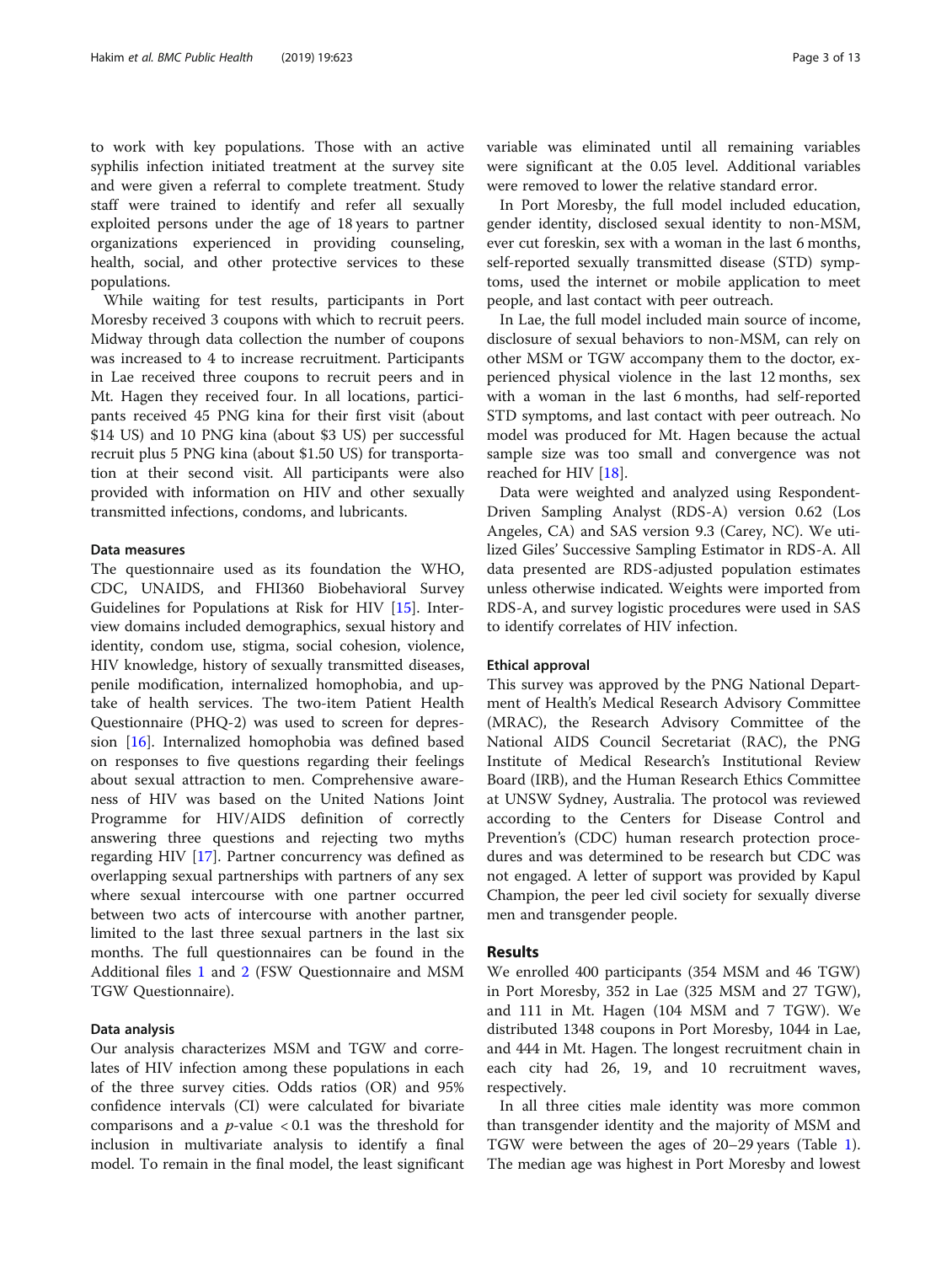|                                                                  | PORT MORESBY |                                      |                                              | LAE         |                                      |                                              | MOUNT HAGEN |                                      |                                        |
|------------------------------------------------------------------|--------------|--------------------------------------|----------------------------------------------|-------------|--------------------------------------|----------------------------------------------|-------------|--------------------------------------|----------------------------------------|
|                                                                  | Valid        | Sample<br>proportion<br>(unweighted) | Population Valid<br>proportion<br>(weighted) |             | Sample<br>proportion<br>(unweighted) | Population Valid<br>proportion<br>(weighted) |             | Sample<br>proportion<br>(unweighted) | Population<br>proportion<br>(weighted) |
|                                                                  | $N = 400$    | %                                    | % (95% CI) $N = 352$ %                       |             |                                      | % (95% CI) $N = 111$                         |             | %                                    | % (95% CI)                             |
| Gender identity                                                  | 400          |                                      |                                              | 352         |                                      |                                              | 111         |                                      |                                        |
| Male                                                             | 354          | 88.5                                 | 89.4<br>$(85.8 - 92.9)$                      | 325         | 92.3                                 | 93.2<br>$(90.3 - 96.2)$                      | 104         | 93.7                                 | 94.3<br>$(89.6 - 99.0)$                |
| TG                                                               | 46           | 11.5                                 | 10.6<br>$(7.1 - 14.2)$                       | 27          | 7.7                                  | 6.8<br>$(3.8 - 9.7)$                         | 7           | 6.3                                  | 5.7<br>$(1.0 - 10.4)$                  |
| Age (years)                                                      | 400          |                                      |                                              | 345         |                                      |                                              | 111         |                                      |                                        |
| $12 - 19$                                                        | 36           | 9.0                                  | 11.4<br>$(7.2 - 15.6)$                       | 45          | 13.0                                 | 14.1<br>$(9.7 - 18.5)$                       | 32          | 28.8                                 | 24.3<br>$(15.6 - 33.1)$                |
| $20 - 24$                                                        | 107          | 26.8                                 | 26.3<br>$(21.0 - 31.6)$                      | 107         | 31.0                                 | 32.0<br>$(26.1 - 37.8)$                      | 51          | 45.9                                 | 48.1<br>$(37.4 - 58.7)$                |
| $25 - 29$                                                        | 113          | 28.3                                 | 26.3<br>$(21.0 - 31.7)$                      | 90          | 26.1                                 | 26.0<br>$(20.5 - 31.5)$                      | 11          | 9.9                                  | 11.5<br>$(4.5 - 18.6)$                 |
| $30 - 34$                                                        | 63           | 15.8                                 | 17.1<br>$(12.3 - 21.8)$                      | 54          | 15.7                                 | 13.8<br>$(9.6 - 17.9)$                       | 8           | 7.2                                  | 8.3<br>$(2.3 - 14.3)$                  |
| 35 or older                                                      | 81           | 20.3                                 | 18.9<br>$(14.2 - 23.6)$                      | 49          | 14.2                                 | 14.2<br>$(9.8 - 18.7)$                       | 9           | 8.1                                  | 7.7<br>$(2.2 - 13.2)$                  |
| Sample Median (IQR)                                              | $27(23-33)$  |                                      |                                              | $25(22-30)$ |                                      |                                              | $21(19-25)$ |                                      |                                        |
| Education                                                        | 400          |                                      |                                              | 352         |                                      |                                              | 111         |                                      |                                        |
| No formal education                                              | 36           | 9.0                                  | 8.7<br>$(5.3 - 12.1)$                        | 62          | 17.6                                 | 18.2<br>$(13.3 - 23.1)$                      | 8           | 7.2                                  | 6.5<br>$(1.6 - 11.4)$                  |
| Primary                                                          | 203          | 50.8                                 | 48.8<br>$(42.7 - 54.9)$                      | 140         | 39.8                                 | 40.8<br>$(34.7 - 46.9)$                      | 37          | 33.3                                 | 38.7<br>$(28.2 - 49.3)$                |
| High school or higher                                            | 161          | 40.3                                 | 42.5<br>$(36.4 - 48.6)$                      | 150         | 42.6                                 | 41.0<br>$(35.0 - 47.1)$                      | 66          | 59.5                                 | 54.8<br>$(44.1 - 65.4)$                |
| Marital status                                                   | 400          |                                      |                                              | 352         |                                      |                                              | 111         |                                      |                                        |
| Never married                                                    | 246          | 61.5                                 | 62.5 (56.5- 240<br>68.4)                     |             | 68.2                                 | 70.7<br>$(65.2 - 76.2)$                      | 88          | 79.3                                 | 77.9<br>$(68.9 - 86.9)$                |
| Married                                                          | 77           | 19.2                                 | 18.2 (13.4 - 53<br>23.0)                     |             | 15.1                                 | 13.9<br>$(9.6 - 18.1)$                       | 14          | 12.6                                 | 13.6<br>$(6.1 - 21.1)$                 |
| Divorced, separated, or widowed                                  | 77           | 19.3                                 | 19.3 (14.5 - 59<br>24.2)                     |             | 16.8                                 | 15.4<br>$(11.1 - 19.7)$                      | 9           | 8.1                                  | 8.4<br>$(2.4 - 14.4)$                  |
| Away from home for more than a<br>month at a time, last 6 months | 377          |                                      |                                              | 343         |                                      |                                              | 104         |                                      |                                        |
| Yes                                                              | 70           | 18.6                                 | 16.6<br>$(12.1 - 21.2)$                      | 118         | 34.4                                 | 32.5<br>$(26.7 - 38.3)$                      | 36          | 34.6                                 | 39.8<br>$(28.8 - 50.7)$                |
| No                                                               | 307          | 81.4                                 | 83.4<br>$(78.8 - 87.9)$                      | 225         | 65.6                                 | 67.5<br>$(61.7 - 73.3)$                      | 68          | 65.4                                 | 60.2<br>$(49.3 - 71.2)$                |
| Main source of income                                            | 380          |                                      |                                              | 340         |                                      |                                              | 102         |                                      |                                        |
| Formal sector                                                    | 94           | 24.7                                 | 23.6<br>$(18.3 - 28.8)$                      | 94          | 27.6                                 | 26.5<br>$(21.0 - 32.0)$                      | 14          | 13.7                                 | 15.6<br>$(7.2 - 24.0)$                 |
| Informal sector                                                  | 153          | 40.3                                 | 39.3 (33.1- 149<br>45.5)                     |             | 43.8                                 | 45.6<br>$(39.4 - 51.9)$                      | 40          | 39.2                                 | 42.9<br>$(31.8 - 54.1)$                |
| Unemployed                                                       | 133          | 35.0                                 | 37.1<br>$(31.0 - 43.3)$                      | 97          | 28.5                                 | 27.8<br>$(22.2 - 33.5)$                      | 48          | 47.1                                 | 41.4<br>$(30.7 - 52.3)$                |
| Average monthly income                                           | 266          |                                      |                                              | 255         |                                      |                                              |             |                                      |                                        |
| < 200 kina (~USD 63)                                             | 34           | 12.8                                 | 11.7<br>$(7.1 - 16.4)$                       | 17          | 6.7                                  | 7.6<br>$(3.6 - 11.5)$                        | 10          | 15.9                                 | 14.1<br>$(4.5 - 23.7)$                 |
| 200-499 kina                                                     | 94           | 35.3                                 | 34.1                                         | 121         | 47.5                                 | 48.0                                         | 23          | 36.5                                 | 38.8                                   |

## <span id="page-3-0"></span>Table 1 Characteristics of men who have sex with men (MSM) and transgender women (TGW) in Port Moresby, Lae and Mt. Hagen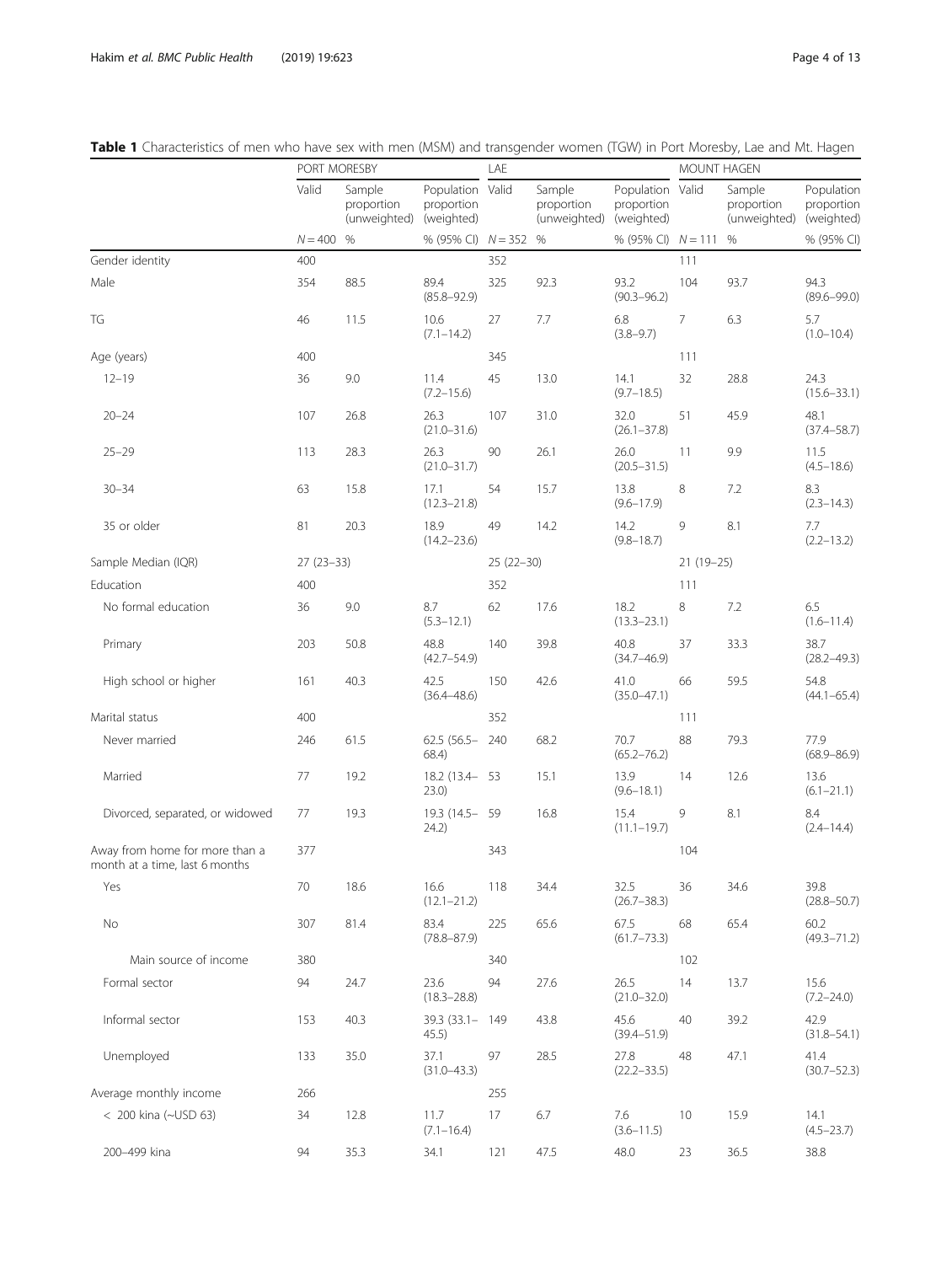|                                                                             | PORT MORESBY |                                      |                                              | LAE |                                      |                                              | <b>MOUNT HAGEN</b> |                                      |                                        |
|-----------------------------------------------------------------------------|--------------|--------------------------------------|----------------------------------------------|-----|--------------------------------------|----------------------------------------------|--------------------|--------------------------------------|----------------------------------------|
|                                                                             | Valid        | Sample<br>proportion<br>(unweighted) | Population Valid<br>proportion<br>(weighted) |     | Sample<br>proportion<br>(unweighted) | Population Valid<br>proportion<br>(weighted) |                    | Sample<br>proportion<br>(unweighted) | Population<br>proportion<br>(weighted) |
|                                                                             | $N = 400$    | %                                    | % (95% CI) $N = 352$ %                       |     |                                      | % (95% CI) $N = 111$                         |                    | $\%$                                 | % (95% CI)                             |
|                                                                             |              |                                      | $(27.0 - 41.2)$                              |     |                                      | $(40.8 - 55.3)$                              |                    |                                      | $(25.0 - 52.6)$                        |
| 500-999 kina                                                                | 94           | 35.3                                 | 39.2<br>$(31.7 - 46.7)$                      | 80  | 31.4                                 | 29.9<br>$(23.3 - 36.4)$                      | 15                 | 23.8                                 | 21.3<br>$(10.0 - 32.6)$                |
| $\geq$ 1000 kina                                                            | 44           | 16.5                                 | 15.0<br>$(9.6 - 20.3)$                       | 37  | 14.5                                 | 14.5<br>$(9.4 - 19.6)$                       | 15                 | 23.8                                 | 25.8<br>$(13.3 - 38.3)$                |
| Number of children responsible for at<br>home                               | 400          |                                      |                                              | 352 |                                      |                                              | 111                |                                      |                                        |
| None                                                                        | 275          | 68.8                                 | 71.6<br>$(66.0 - 77.1)$                      | 304 | 86.4                                 | 87.5<br>$(83.5 - 91.5)$                      | 100                | 90.1                                 | 87.2<br>$(79.7 - 94.7)$                |
| One or more                                                                 | 125          | 31.3                                 | 28.4<br>$(22.9 - 34.0)$                      | 48  | 13.6                                 | 12.5<br>$(8.5 - 16.5)$                       | 11                 | 9.9                                  | 12.8<br>$(5.3 - 20.3)$                 |
| Have cut foreskin                                                           | 400          |                                      |                                              | 352 |                                      |                                              | 111                |                                      |                                        |
| Yes                                                                         | 240          | 60.0                                 | 59.5<br>$(53.4 - 65.5)$                      | 291 | 82.7                                 | 83.4<br>$(78.9 - 87.9)$                      | 85                 | 76.6                                 | 73.4<br>$(63.8 - 83.0)$                |
| No                                                                          | 160          | 40.0                                 | 40.5<br>$(34.5 - 46.6)$                      | 61  | 17.3                                 | 16.6<br>$(12.1 - 21.1)$                      | 26                 | 23.4                                 | 26.6<br>$(17.0 - 36.2)$                |
| Screened positive for depression                                            | 400          |                                      |                                              | 352 |                                      |                                              | 111                |                                      |                                        |
| Yes                                                                         | 151          | 37.8                                 | 38.9<br>$(32.9 - 44.9)$                      | 191 | 54.3                                 | 54.5<br>$(48.3 - 60.6)$                      | 69                 | 62.2                                 | 67.5<br>$(57.8 - 77.2)$                |
| No                                                                          | 249          | 62.2                                 | 61.1<br>$(55.1 - 67.1)$                      | 161 | 45.7                                 | 45.5<br>$(39.4 - 51.7)$                      | 42                 | 37.8                                 | 32.5<br>$(22.8 - 42.2)$                |
| Disclosed sexual behaviours to family<br>or friends (non-MSM)               | 400          |                                      |                                              |     |                                      |                                              | 111                |                                      |                                        |
| Yes                                                                         | 160          | 40.0                                 | 38.1<br>$(32.2 - 44.0)$                      | 140 | 39.8                                 | 36.0<br>$(30.2 - 41.8)$                      | 44                 | 39.6                                 | 35.3<br>$(25.3 - 45.3)$                |
| No                                                                          | 240          | 60.0                                 | 61.9<br>$(56.0 - 67.8)$                      | 212 | 60.2                                 | 64.0<br>$(58.2 - 69.8)$                      | 67                 | 60.4                                 | 64.7<br>$(54.7 - 74.7)$                |
| Ashamed to be MSM or TGW                                                    | 395          |                                      |                                              | 335 |                                      |                                              | 106                |                                      |                                        |
| Yes                                                                         | 120          | 30.4                                 | 32.6<br>$(26.8 - 38.4)$                      | 92  | 27.5                                 | 29.8<br>$(24.0 - 35.7)$                      | 32                 | 30.2                                 | 28.2<br>$(18.6 - 37.9)$                |
| No                                                                          | 275          | 69.6                                 | 67.4<br>$(61.6 - 73.2)$                      | 243 | 72.5                                 | 70.2<br>$(64.3 - 76.0)$                      | 74                 | 69.8                                 | 71.8<br>$(62.1 - 81.4)$                |
| Hide sexual behavior or gender<br>identity from healthcare worker           | 359          |                                      |                                              | 209 |                                      |                                              | 60                 |                                      |                                        |
| Yes                                                                         | 173          | 48.2                                 | 48.0<br>$(41.5 - 54.5)$                      | 89  | 42.6                                 | 44.9<br>$(36.8 - 53.0)$                      | 20                 | 33.3                                 | 39.5<br>$(25.2 - 53.7)$                |
| No                                                                          | 186          | 51.8                                 | 52.0<br>$(45.5 - 58.5)$                      | 120 | 57.4                                 | 55.1<br>$(47.0 - 63.2)$                      | 40                 | 66.7                                 | 60.5<br>$(46.3 - 74.8)$                |
| Can rely on other MSM and TGW to<br>accompany them to doctor or<br>hospital | 373          |                                      |                                              | 334 |                                      |                                              | 103                |                                      |                                        |
| Yes                                                                         | 144          | 38.6                                 | 35.9<br>$(29.8 - 41.9)$                      | 204 | 61.1                                 | 58.6<br>$(52.3 - 64.9)$                      | 62                 | 60.2                                 | 61.2<br>$(50.5 - 71.9)$                |
| No                                                                          | 229          | 61.4                                 | 64.1<br>$(58.1 - 70.2)$                      | 130 | 38.9                                 | 41.4<br>$(35.1 - 47.7)$                      | 41                 | 39.8                                 | 38.8<br>$(28.1 - 49.5)$                |
| Physical violence, last 12 months                                           | 360          |                                      |                                              | 344 |                                      |                                              | 111                |                                      |                                        |
| Yes                                                                         | 109          | 30.3                                 | 28.5<br>$(22.8 - 34.3)$                      | 77  | 22.4                                 | 21.5<br>$(16.5 - 26.4)$                      | 19                 | 17.1                                 | 13.6<br>$(6.7 - 20.6)$                 |

Table 1 Characteristics of men who have sex with men (MSM) and transgender women (TGW) in Port Moresby, Lae and Mt. Hagen (Continued)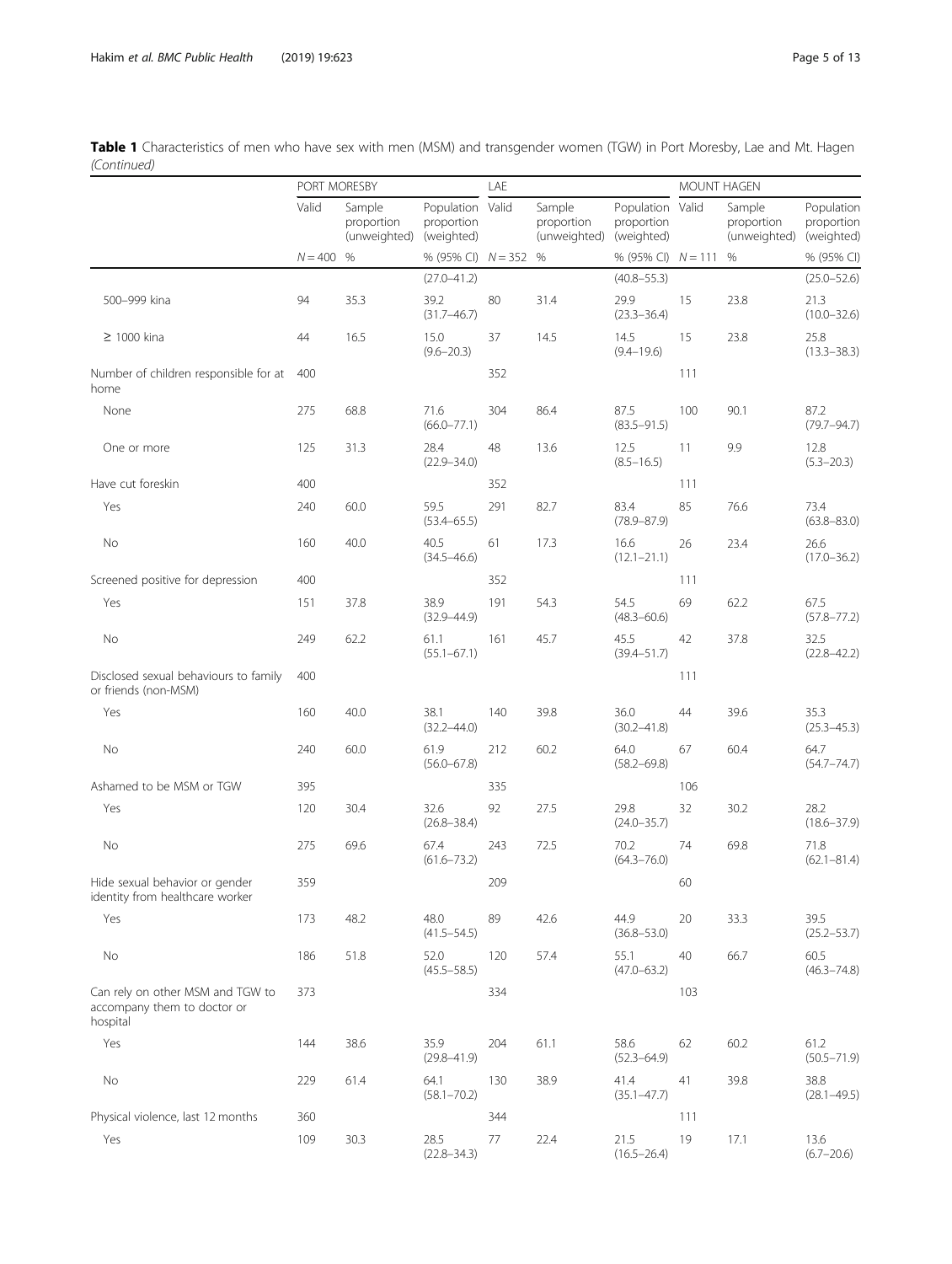|                                 |           | PORT MORESBY                         |                                        |       | LAE                                  |                                              |                                      | <b>MOUNT HAGEN</b> |                                        |  |
|---------------------------------|-----------|--------------------------------------|----------------------------------------|-------|--------------------------------------|----------------------------------------------|--------------------------------------|--------------------|----------------------------------------|--|
|                                 | Valid     | Sample<br>proportion<br>(unweighted) | Population<br>proportion<br>(weighted) | Valid | Sample<br>proportion<br>(unweighted) | Population Valid<br>proportion<br>(weighted) | Sample<br>proportion<br>(unweighted) |                    | Population<br>proportion<br>(weighted) |  |
|                                 | $N = 400$ | $\frac{0}{0}$                        | % (95% CI) $N = 352$ %                 |       |                                      | % (95% CI) $N = 111$ %                       |                                      |                    | % (95% CI)                             |  |
| No.                             | 251       | 69.7                                 | 71.5<br>$(65.7 - 77.2)$                | 267   | 77.6                                 | 78.5<br>$(73.6 - 83.5)$                      | 92                                   | 82.9               | 86.4<br>$(79.4 - 93.3)$                |  |
| Sexual violence, last 12 months | 399       |                                      |                                        | 351   |                                      |                                              | 110                                  |                    |                                        |  |
| Yes                             | 40        | 10.0                                 | 9.9<br>$(6.2 - 13.6)$                  | 23    | 6.6                                  | 5.4<br>$(2.7 - 8.2)$                         | 8                                    | 7.3                | 8.0<br>$(2.0 - 14.0)$                  |  |
| No                              | 359       | 90.0                                 | 90.1<br>$(86.4 - 93.8)$                | 328   | 93.4                                 | 94.6<br>$(91.8 - 97.3)$                      | 102                                  | 92.7               | 92.0<br>$(86.0 - 98.0)$                |  |

Table 1 Characteristics of men who have sex with men (MSM) and transgender women (TGW) in Port Moresby, Lae and Mt. Hagen (Continued)

in Mt. Hagen. MSM and TGW in Lae were less educated than in the other two cities. Between 60 and 80% had never been married in all three cities. A higher proportion of MSM and TGW in Lae and Mt. Hagen (32.5 and 39.8%, respectively) had spent more than a month away from home in the last six months than in Port Moresby (16.6%). Over half of MSM and TGW in all cities cut their foreskin.

While 38.9% screened positive for depression in Port Moresby, 54.5% did so in Lae and 67.5% in Mt. Hagen. Less than 40% of MSM and TGW in all three cities had disclosed to family or friends that they have sex with men and slightly less than one-third were ashamed to be MSM or TGW. Hiding sexual behavior or gender identity from healthcare workers was practiced by 48.0% in Port Moresby, 44.9% in Lae, and 39.5% in Mt. Hagen. A smaller proportion of MSM and TGW in Port Moresby (35.9%) could rely on peers to accompany them to the doctor or hospital than in Lae (58.6%) and Mt. Hagen (61.2%). Exposure to physical violence in the last 12 months was substantially higher in Port Moresby (28.5% compared to 13.6% in Mt. Hagen); whereas exposure to sexual violence in the last 12 months was comparable across all three cities (9.9% in Port Moresby, 5.4% in Lae, and 8.0% in Mt. Hagen).

Upwards of 45% of MSM and TGW first had sex with another MSM or TGW before age 20 (Table [2\)](#page-6-0). MSM and TGW had at least three male sex partners in the last six months, with over half having 10 or more. The internet and mobile applications were used to find sex partners to a greater extent (42.6%) in Mt. Hagen, where MSM and TGW are most hidden, than in the other study cities. Concurrent partnerships were engaged in by 73.2% of MSM and TGW in Port Moresby, 77.9% in Lae, and 75.9% in Mt. Hagen, and approximately three-quarters had sex with a woman in the last six months in all three cities. More MSM and TGW sold sex in the last six months in Port Moresby than Lae and Mt. Hagen (51.6% versus 38.5 and 33.0%, respectively), whereas payment to a man or TGW for sex in the last six months was similar across all cities (9.3, 12.9, and 11.7%, respectively). Condom use at last anal sex with a male or transgender woman was limited at 26.9% in Port Moresby, 26.3% in Lae, and 32.5% in Mt. Hagen.

Comprehensive knowledge of HIV was low among MSM and TGW at 37.6% in Port Moresby, 43.8% in Lae, and 48.3% in Mt. Hagen (Table [3](#page-8-0)). Between one-quarter and half of MSM and TGW had never interacted with a peer outreach worker. While 64.4% of MSM and TGW in Port Moresby received free condoms in the last 12 months, 42.7% had in Mt. Hagen. Experiences of STD symptoms in the last 12 months were common at 27.8% in Port Moresby, 31.5% in Lae, and 19.3% in Mt. Hagen.

Less than half of MSM and TGW had ever tested for HIV (41.8% in Port Moresby, 32.1% in Lae, and 28.7% in Mt. Hagen) and of those who had, over half in each city tested more than six months ago. Survey-related testing found HIV prevalence among MSM and TGW was 8.5% (95% CI: 5.0–11.9) in Port Moresby and 6.9% (95% CI: 3.6–10.3) in Lae, and 1.8% among survey participants in Mt. Hagen.<sup>1</sup> Prevalence of active syphilis was 4.0, 8.5, and 2.5%, respectively, in the three cities. Prevalence of lifetime syphilis infection was 10.1, 21.1, and 8.3%, respectively (data not shown).

Among MSM and TGW in Port Moresby, correlates of HIV in multivariate analysis included not having sex with a woman in the last 6 months (adjusted odds ratio (aOR): 4.5, 95% CI: 1.6–12.6), having self-reported uncut foreskin (aOR: 6.5, 95% CI: 1.9–22.3), and reporting at least one symptom of an STD in the last 12 months (aOR: 6.0, 95% CI: 2.2–16.5) (Table [4\)](#page-9-0). In Lae, correlates of HIV included earning income in the formal sector (versus informal sector) (aOR: 4.7, 95% CI: 1.2–18.3), being unable to rely on other MSM or TGW to accompany them to healthcare services (aOR: 8.5, 95% CI: 2.4– 29.9), not having sex with a woman in the last six months (aOR: 7.7, 95% CI: 2.4–25.5), and experiencing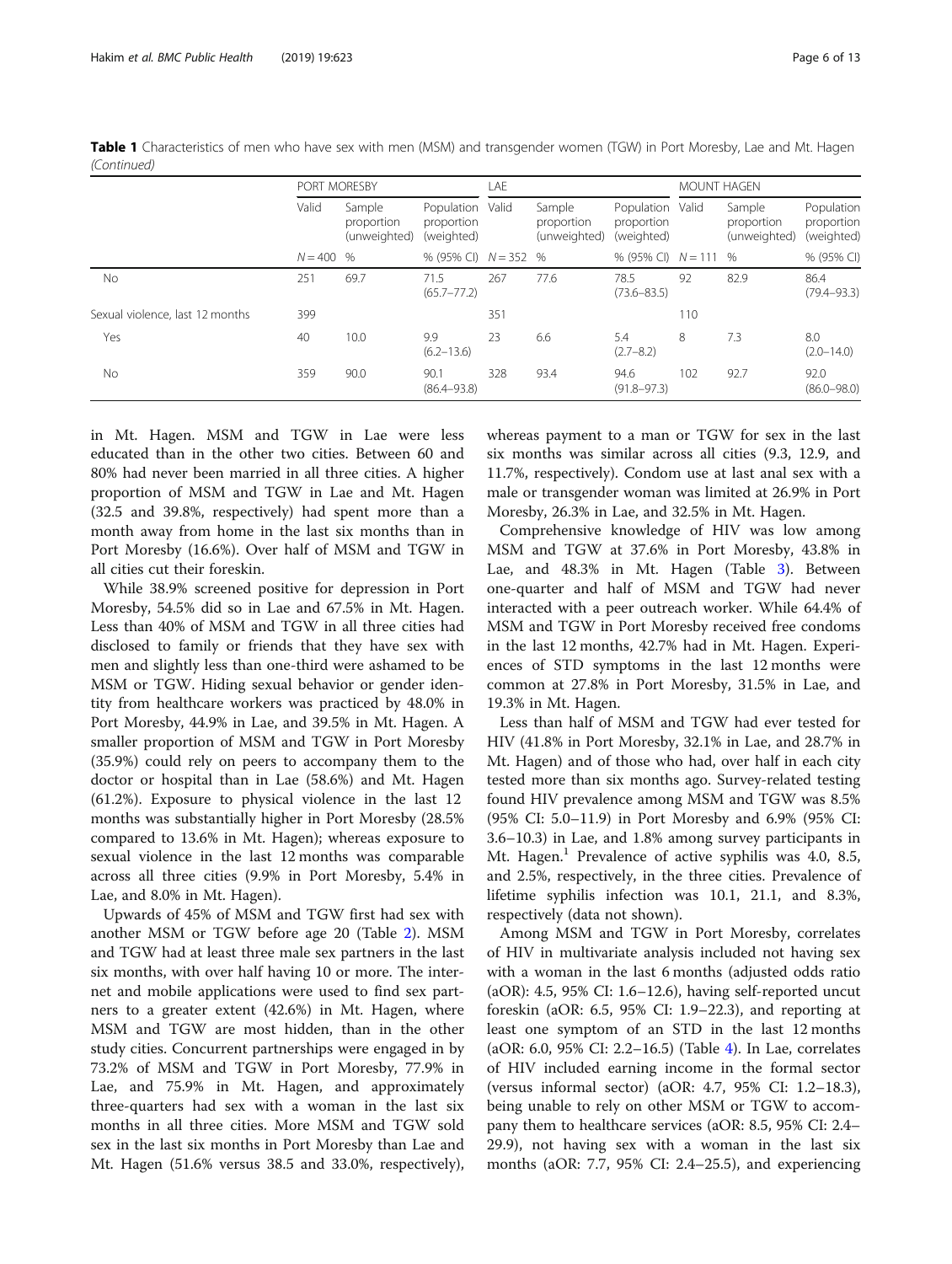partner, last 6 months

|                                                                    | PORT MORESBY |                                      |                                        | LAE            |                                      |                                        | $\overline{\phantom{a}}$<br>MOUNT HAGEN |                                      |                                        |
|--------------------------------------------------------------------|--------------|--------------------------------------|----------------------------------------|----------------|--------------------------------------|----------------------------------------|-----------------------------------------|--------------------------------------|----------------------------------------|
|                                                                    | Valid        | Sample<br>proportion<br>(unweighted) | Population<br>proportion<br>(weighted) | Valid          | Sample<br>proportion<br>(unweighted) | Population<br>proportion<br>(weighted) | Valid                                   | Sample<br>proportion<br>(unweighted) | Population<br>proportion<br>(weighted) |
|                                                                    | $N = 400$    | %                                    | % (95% CI)                             | $N = 352$ %    |                                      | % (95% CI)                             | $N = 111$                               | %                                    | % (95% CI)                             |
| Age first had anal sex<br>with a man or TG (years)                 | 376          |                                      |                                        | 332            |                                      |                                        | 108                                     |                                      |                                        |
| $10 - 14$                                                          | 33           | 8.8                                  | $7.1(4.2 - 10.0)$                      | 28             | 8.4                                  | $7.5(4.3-10.7)$                        | 2                                       | 1.9                                  | $3.0(0.0 - 7.1)$                       |
| $15 - 19$                                                          | 143          | 38.0                                 | 37.7 (31.6-43.9) 123                   |                | 37.0                                 | 40.7 (34.4-47.1) 54                    |                                         | 50.0                                 | 47.9 (37.1-58.7)                       |
| $20 - 24$                                                          | 108          | 28.7                                 | 30.3 (24.4-36.2)                       | 103            | 31.0                                 | 29.4 (23.7-35.1) 36                    |                                         | 33.3                                 | 32.9 (22.7-43.2)                       |
| $25 - 29$                                                          | 65           | 17.3                                 | 17.6 (12.7-22.5) 45                    |                | 13.6                                 | 14.5 (9.8-19.0)                        | 9                                       | 8.3                                  | $10.3 (3.5 - 17.1)$                    |
| 30 or older                                                        | 27           | 7.2                                  | $7.3(4.0-10.7)$                        | 33             | 9.9                                  | $7.9(4.8 - 11.0)$                      | $\overline{7}$                          | 6.5                                  | $5.9(1.1 - 10.8)$                      |
| Total number of male or<br>TGW partners in the last<br>6 months    | 400          |                                      |                                        | 352            |                                      |                                        | 111                                     |                                      |                                        |
| 1-2 partners                                                       | 0            | 0.0                                  | 0.0                                    | $\mathbf 0$    | 0.0                                  | 0.0                                    | 0                                       | 0.0                                  | 0.0                                    |
| 3-4 partners                                                       | 35           | 8.8                                  | $10.7(6.6 - 14.8)$                     | 3              | 0.9                                  | $0.7(0.0-1.5)$                         | 1                                       | 0.9                                  | $1.4(0.0-4.3)$                         |
| 5-9 partners                                                       | 132          | 33.0                                 | 32.1 (26.5-37.8) 119                   |                | 33.8                                 | 32.1 (26.4-37.8)                       | 34                                      | 30.6                                 | 26.1 (17.0-35.1)                       |
| 10 or more partners                                                | 233          | 58.3                                 | 57.2 (51.1-63.3) 230                   |                | 65.3                                 | 67.2 (61.4–72.9)                       | 76                                      | 68.5                                 | 72.5 (63.2-81.8)                       |
| Used internet or mobile<br>apps to meet partners,<br>last 6 months | 399          |                                      |                                        | 351            |                                      |                                        | 111                                     |                                      |                                        |
| Yes                                                                | 85           | 21.3                                 | 23.2 (17.9-28.4)                       | 98             | 27.9                                 | 24.3 (19.1-29.4)                       | 45                                      | 40.5                                 | 42.6 (32.0-53.2)                       |
| No                                                                 | 314          | 78.7                                 | 76.8 (71.6-82.1) 253                   |                | 72.1                                 | 75.7 (70.6-80.9)                       | 66                                      | 59.5                                 | 57.4 (46.8-68.0)                       |
| Partner concurrency in<br>the last 6 months                        | 197          |                                      |                                        | 187            |                                      |                                        | 67                                      |                                      |                                        |
| Yes                                                                | 157          | 79.7                                 | 73.2 (64.8-81.6) 150                   |                | 80.2                                 | 77.9 (70.5-85.2)                       | 53                                      | 79.1                                 | 75.9 (63.7-88.2)                       |
| No                                                                 | 40           | 20.3                                 | 26.8 (18.4-35.2) 37                    |                | 19.8                                 | 22.1 (14.8-29.5) 14                    |                                         | 20.9                                 | 24.1 (11.8-36.3)                       |
| Had vaginal/anal sex<br>with a woman in the<br>last 6 months       | 400          |                                      |                                        | 352            |                                      |                                        | 111                                     |                                      |                                        |
| Yes                                                                | 294          | 73.5                                 | 72.8 (67.4-78.3) 302                   |                | 85.8                                 | 86.8 (82.8-90.9)                       | -95                                     | 85.6                                 | 84.1 (76.2-91.9)                       |
| No                                                                 | 106          | 26.5                                 | 27.2 (21.7-32.6) 50                    |                | 14.2                                 | $13.2(9.1-17.2)$                       | 16                                      | 14.4                                 | $15.9(8.1 - 23.8)$                     |
| Had a main male<br>partner, last 6 months                          | 378          |                                      |                                        | 339            |                                      |                                        | 103                                     |                                      |                                        |
| Yes                                                                | 152          | 40.2                                 | 39.4 (33.2-45.5) 72                    |                | 21.2                                 | 20.0 (15.0-24.9) 20                    |                                         | 19.4                                 | $22.7(13.1-32.3)$                      |
| No                                                                 | 226          | 59.8                                 | 60.6 (54.5-66.8) 267                   |                | 78.8                                 | 80.0 (75.1-85.0)                       | 83                                      | 80.6                                 | 77.3 (67.7-86.9)                       |
| Condom use with main<br>male partner(s), last 6<br>months          | 152          |                                      |                                        | 71             |                                      |                                        | 20                                      |                                      |                                        |
| Always                                                             | 31           | 20.4                                 | 20.4 (12.4-28.4) 17                    |                | 23.9                                 | $16.8(7.1-26.5)$                       | 6                                       | 30.0                                 | 32.6 (7.8-57.4)                        |
| Sometimes                                                          | 76           | 50.0                                 | 50.3 (40.2-60.3) 32                    |                | 45.1                                 | 49.8 (35.5-64.1) 5                     |                                         | 25.0                                 | $16.8(0.0 - 34.3)$                     |
| Never                                                              | 45           | 29.6                                 | 29.3 (20.2-38.5) 22                    |                | 31.0                                 | 33.4 (19.6-47.2) 9                     |                                         | 45.0                                 | 50.6 (24.5 - 76.8)                     |
| Usual sexual position<br>with main male partner                    | 151          |                                      |                                        | 71             |                                      |                                        | 20                                      |                                      |                                        |
| Receptive                                                          | 36           | 23.8                                 | 23.8 (15.4-32.2) 21                    |                | 29.6                                 | 25.5 (13.6-37.4) 3                     |                                         | 15.0                                 | $10.7(0.0-25.9)$                       |
| Insertive                                                          | 101          | 66.9                                 | 65.9 (56.3-75.4) 46                    |                | 64.8                                 | 68.1 (55.2-81.1) 14                    |                                         | 70.0                                 | 68.6 (43.9 - 93.3)                     |
| Both                                                               | 14           | 9.3                                  | $10.3(3.9 - 16.7)$                     | $\overline{4}$ | 5.6                                  | $6.3$ (0.0-13.3)                       | 3                                       | 15.0                                 | 20.7 (0.0-43.1)                        |
| Had a casual male                                                  | 378          |                                      |                                        | 339            |                                      |                                        | 103                                     |                                      |                                        |

Yes 216 57.1 54.8 (48.4–61.1) 236 69.6 66.9 (60.9–72.9) 68 66.0 66.4 (55.9–76.8)

<span id="page-6-0"></span>Table 2 Sexual behaviors of men who have sex with men and transgender women in Port Moresby, Lae and Mt. Hagen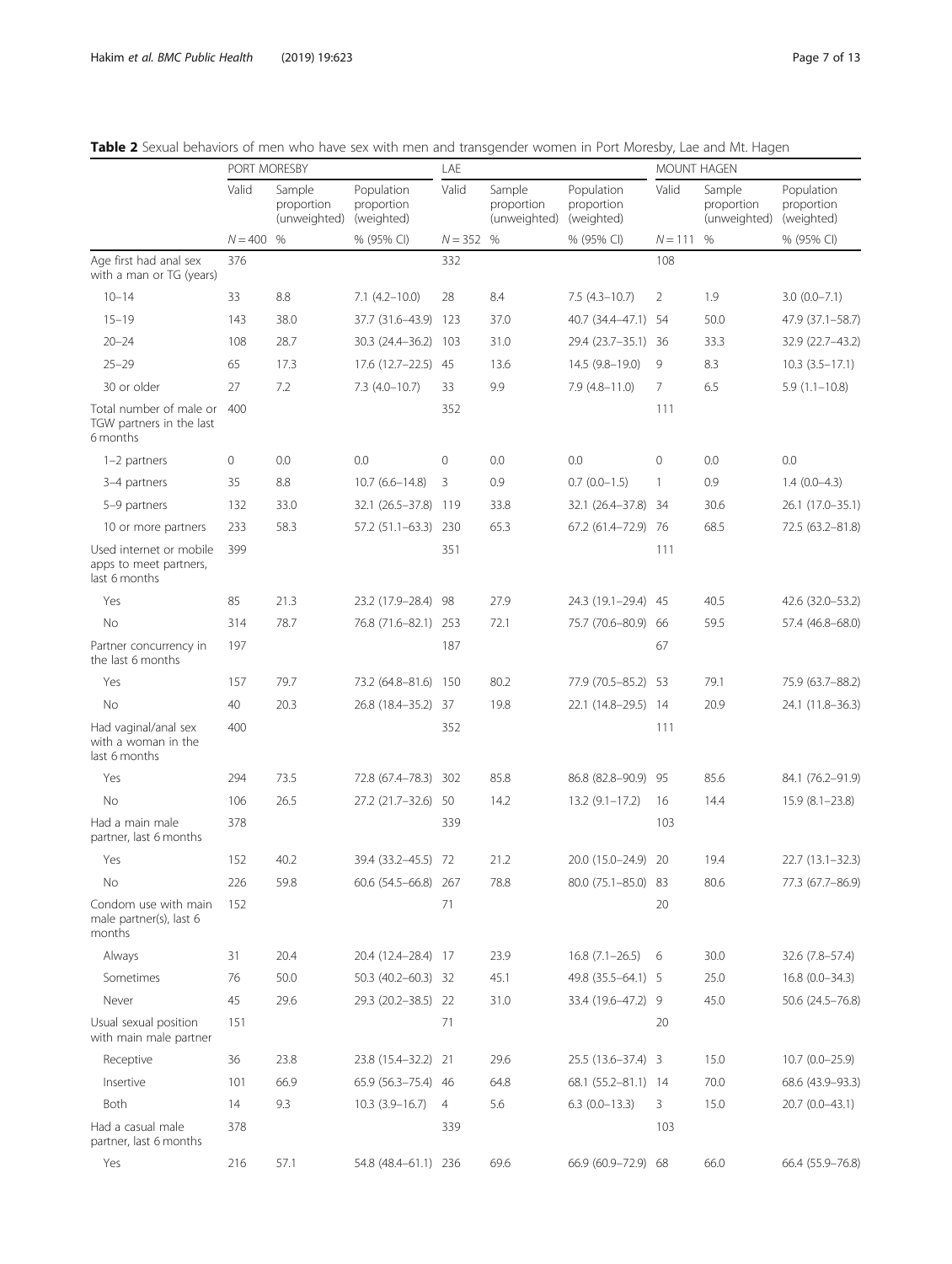|                                                             | PORT MORESBY |                                      |                                        | LAE       |                                      |                                        | <b>MOUNT HAGEN</b> |                                      |                                        |
|-------------------------------------------------------------|--------------|--------------------------------------|----------------------------------------|-----------|--------------------------------------|----------------------------------------|--------------------|--------------------------------------|----------------------------------------|
|                                                             | Valid        | Sample<br>proportion<br>(unweighted) | Population<br>proportion<br>(weighted) | Valid     | Sample<br>proportion<br>(unweighted) | Population<br>proportion<br>(weighted) | Valid              | Sample<br>proportion<br>(unweighted) | Population<br>proportion<br>(weighted) |
|                                                             | $N = 400$    | $\%$                                 | % (95% CI)                             | $N = 352$ | $\%$                                 | % (95% CI)                             | $N = 111$          | $\%$                                 | % (95% CI)                             |
| <b>No</b>                                                   | 162          | 42.9                                 | 45.2 (38.9-51.6)                       | 103       | 30.4                                 | 33.1 (27.1-39.1)                       | 35                 | 34.0                                 | 33.6 (23.2-44.1)                       |
| Condom use with casual<br>male partner(s), last 6<br>months | 216          |                                      |                                        | 236       |                                      |                                        | 68                 |                                      |                                        |
| Always                                                      | 41           | 19.0                                 | 18.3 (11.7-24.9) 55                    |           | 23.3                                 | 24.5 (17.9-31.2) 21                    |                    | 30.9                                 | 31.7 (18.8-44.5)                       |
| Sometimes                                                   | 80           | 37.0                                 | 37.8 (29.7-46.0) 99                    |           | 41.9                                 | 40.8 (33.3-48.3)                       | $-11$              | 16.2                                 | $11.8$ $(3.8-19.8)$                    |
| Never                                                       | 95           | 44.0                                 | 43.9 (35.4-52.3) 82                    |           | 34.7                                 | 34.7 (27.4-41.9)                       | 36                 | 52.9                                 | 56.5 (43.0-70.1)                       |
| Sold sex in the last 6<br>months                            | 378          |                                      |                                        | 339       |                                      |                                        | 103                |                                      |                                        |
| Yes                                                         | 195          | 51.6                                 | $51.6(45.3 - 58.0)$                    | 143       | 42.2                                 | 38.5 (32.4-44.5)                       | 37                 | 35.9                                 | 33.0 (22.7-43.4)                       |
| No                                                          | 183          | 48.4                                 | 48.4 (42.0-54.7)                       | 196       | 57.8                                 | $61.5(55.5-67.6)$                      | 66                 | 64.1                                 | 67.0 (56.6-77.3)                       |
| Paid a man or TGW for<br>sex in the last 6 months           | 378          |                                      |                                        | 339       |                                      |                                        | 103                |                                      |                                        |
| Yes                                                         | 43           | 11.4                                 | $9.3(5.9 - 12.7)$                      | 42        | 12.4                                 | $12.9(8.6 - 17.1)$                     | 13                 | 12.6                                 | $11.7(4.6 - 18.8)$                     |
| <b>No</b>                                                   | 335          | 88.6                                 | 90.7 (87.3-94.1)                       | 297       | 87.6                                 | 87.1 (82.9-91.4)                       | 90                 | 87.4                                 | 88.3 (81.2-95.4)                       |
| Condom use at last anal<br>sex with a man or TGW            | 398          |                                      |                                        | 352       |                                      |                                        | 101                |                                      |                                        |
| Yes                                                         | 109          | 27.4                                 | 26.9 (21.5-32.4) 92                    |           | 26.1                                 | 26.3 (20.9-31.8)                       | -33                | 32.7                                 | 32.5 (22.1-43.0)                       |
| No                                                          | 289          | 72.6                                 | 73.1 (67.6-78.5) 260                   |           | 73.9                                 | 73.7 (68.2-79.1) 68                    |                    | 67.3                                 | 67.5 (57.0-77.9)                       |

|  |  | Table 2 Sexual behaviors of men who have sex with men and transgender women in Port Moresby, Lae and Mt. Hagen (Continued) |  |  |
|--|--|----------------------------------------------------------------------------------------------------------------------------|--|--|
|  |  |                                                                                                                            |  |  |

at least one symptom of an STD in the last 12 months (aOR: 4.2, 95% CI: 1.4–13.1) (Table [5\)](#page-10-0).

## **Discussion**

Our survey is the first biobehavioral HIV survey of MSM and TGW in PNG that includes both sex workers and non-sex workers. The large proportions of MSM and TGW with concurrent sexual partnerships or who sell sex, combined with the low testing coverage and condom use at last anal sex with a male or transgender woman, suggests substantial potential for the spread of HIV among these populations and their female sexual partners.

The different correlates of HIV in Port Moresby and Lae highlight the importance of conducting surveys in multiple locations and most importantly using such data to develop locally appropriate interventions even for the same population within a country. Having an uncut foreskin is associated with greater risk of HIV in Port Moresby but there is no association in Lae. In contrast, not being able to rely on peers for accompaniment to a clinic or hospital is not associated with HIV in Port Moresby but is associated with increased risk of the disease in Lae. This may be because there are fewer HIV and sexual health services for MSM and TGW in Lae than in Port Moresby, and the prospect of accessing services alone at facilities with staff not trained to work

with MSM and TGW may prove daunting. Employment in the formal sector was also associated with HIV in Lae but not in Port Moresby, suggesting the need for greater targeting of HIV prevention and testing service in Lae compared to Port Moresby. In both cities, not having sex with a woman in the last six months was associated with HIV infection. While it is important to access all MSM and TGW for HIV services, given the low engagement of MSM and TGW in PNG with outreach workers and HIV testing, prioritization of limited HIV resources to MSM and TGW who do not have sex with women could reach more people as these individuals are often most accessible to KP services.

A high prevalence of sexually transmitted infections has been well documented in PNG, and we similarly documented a high prevalence of self-reported STD symptoms among MSM and TGW [[19,](#page-12-0) [20](#page-12-0)]. Though active syphilis infection was not associated with HIV, in both Port Moresby and Lae, HIV was associated with having at least one STD symptom in the last 12 months. As STI can contribute to both the transmission and acquisition of HIV, those seeking treatment for STD symptoms should routinely be offered HIV testing [[21,](#page-12-0) [22](#page-12-0)].

The lower proportion of MSM and TGW traveling outside of Port Moresby compared to other cities is likely due to the fact that Port Moresby is not connected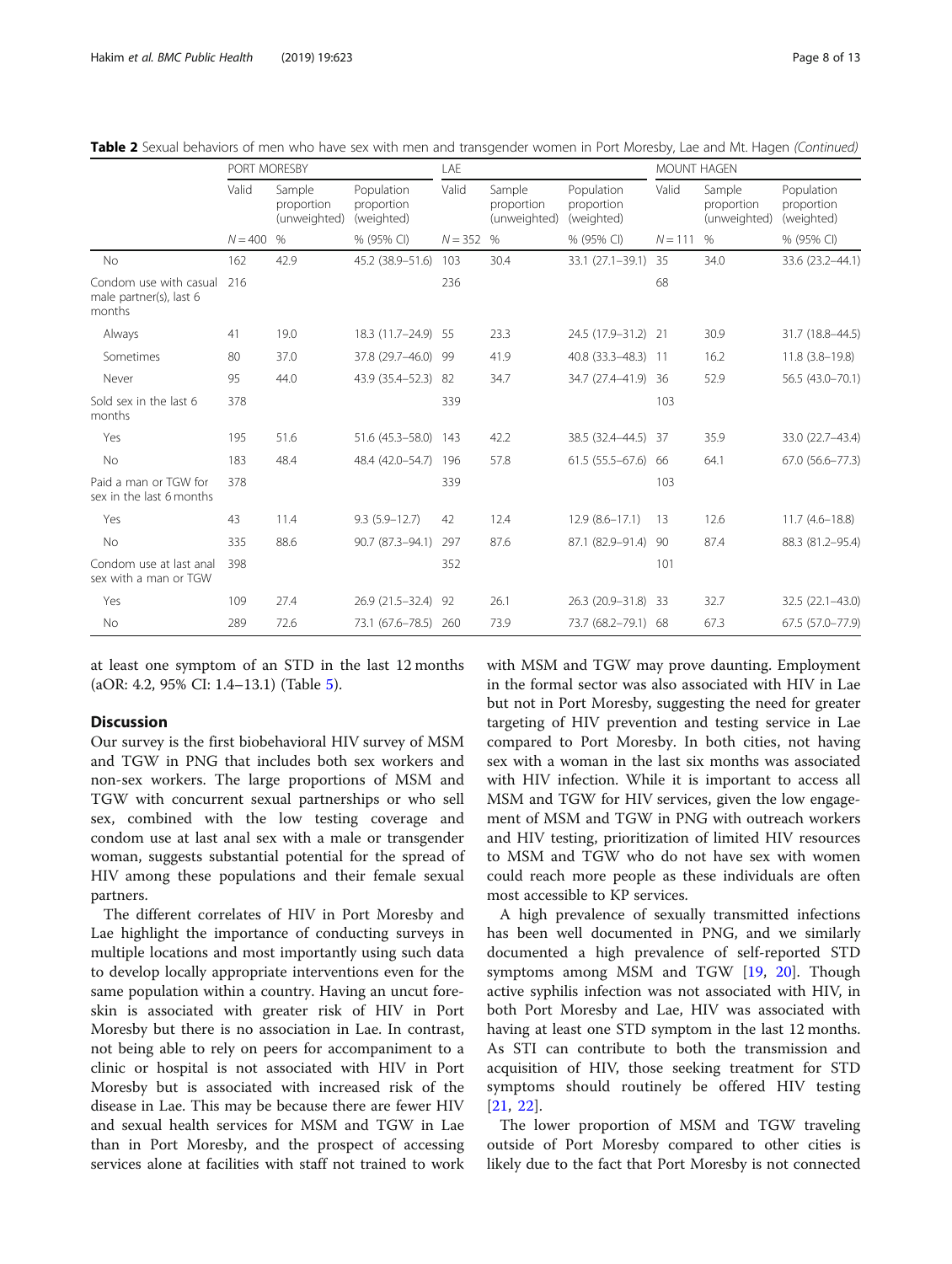|                                                                                   | PORT MORESBY |                                      |                                        | LAE         |                                      |                                        | <b>MOUNT HAGEN</b> |                                      |                                        |
|-----------------------------------------------------------------------------------|--------------|--------------------------------------|----------------------------------------|-------------|--------------------------------------|----------------------------------------|--------------------|--------------------------------------|----------------------------------------|
|                                                                                   | Valid        | Sample<br>proportion<br>(unweighted) | Population<br>proportion<br>(weighted) | Valid       | Sample<br>proportion<br>(unweighted) | Population<br>proportion<br>(weighted) | Valid              | Sample<br>proportion<br>(unweighted) | Population<br>proportion<br>(weighted) |
|                                                                                   | $N = 400$    | $\%$                                 | % (95% CI)                             | $N = 352$ % |                                      | % (95% CI)                             | $N = 111$ %        |                                      | % (95% CI)                             |
| Comprehensive<br>knowledge of HIV                                                 | 400          |                                      |                                        | 352         |                                      |                                        | 111                |                                      |                                        |
| Yes                                                                               | 153          | 38.3                                 | 37.6 (31.6-43.6)                       | 163         | 46.3                                 | 43.8 (37.7-49.9) 51                    |                    | 45.9                                 | 48.3 (37.6-58.9)                       |
| <b>No</b>                                                                         | 247          | 61.8                                 | 62.4 (56.4-68.4)                       | 189         | 53.7                                 | $56.2(50.1 - 62.3)$                    | 60                 | 54.0                                 | $51.7(41.1 - 62.4)$                    |
| Last contact with peer<br>outreach                                                | 394          |                                      |                                        | 341         |                                      |                                        | 107                |                                      |                                        |
| Never                                                                             | 124          | 31.5                                 | 34.4 (28.5-40.4)                       | 84          | 24.6                                 | 25.9 (20.4-31.5) 53                    |                    | 49.5                                 | 51.1 (40.3-62.0)                       |
| $\leq$ 3 month                                                                    | 69           | 17.5                                 | 15.2 (10.9-19.5) 49                    |             | 14.4                                 | $10.7 (7.2 - 14.3)$                    | 12                 | 11.2                                 | $10.9(4.3 - 17.4)$                     |
| 4-12 months                                                                       | 152          | 38.6                                 | 38.7 (32.7-44.8) 159                   |             | 46.6                                 | 44.3 (38.1-50.5) 33                    |                    | 30.8                                 | 26.8 (17.4-36.1)                       |
| More than 12<br>months ago                                                        | 49           | 12.4                                 | $11.6(7.6 - 15.6)$                     | 49          | 14.4                                 | 19.1 (13.8-24.3) 9                     |                    | 8.4                                  | $11.3(3.9 - 18.6)$                     |
| Given free condoms,<br>last 12 months                                             | 397          |                                      |                                        | 350         |                                      |                                        | 110                |                                      |                                        |
| Yes                                                                               | 271          | 68.3                                 | 64.4 (58.4-70.4) 188                   |             | 53.7                                 | 48.1 (41.9-54.3) 52                    |                    | 47.3                                 | 42.7 (32.2-53.2)                       |
| No                                                                                | 126          | 31.7                                 | 35.6 (29.6-41.6)                       | 162         | 46.3                                 | 51.9 (45.7-58.1) 58                    |                    | 52.7                                 | 57.3 (46.8-67.8)                       |
| Experienced at least<br>one self-reported STD<br>symptom in the last 12<br>months | 400          |                                      |                                        | 352         |                                      |                                        | 111                |                                      |                                        |
| Yes                                                                               | 111          | 27.8                                 | 27.8 (22.3-33.3) 108                   |             | 30.7                                 | 31.5 (25.8-37.2) 28                    |                    | 25.2                                 | 19.3 (11.4-27.1)                       |
| <b>No</b>                                                                         | 289          | 72.3                                 | 72.2 (66.7-77.7)                       | 244         | 69.3                                 | 68.5 (62.8-74.2) 83                    |                    | 74.8                                 | 80.7 (72.9-88.6)                       |
| Ever tested for HIV                                                               | 400          |                                      |                                        | 352         |                                      |                                        | 111                |                                      |                                        |
| Yes                                                                               | 162          | 40.5                                 | 41.8 (35.7-47.8) 127                   |             | 36.1                                 | 32.1 (26.4-37.8) 29                    |                    | 26.1                                 | 28.7 (19.0-38.5)                       |
| No                                                                                | 238          | 59.5                                 | 58.2 (52.2-64.3)                       | 225         | 63.9                                 | 67.9 (62.2-73.6) 82                    |                    | 73.9                                 | 71.3 (61.5-81.0)                       |
| Time since last HIV test                                                          | 162          |                                      |                                        | 127         |                                      |                                        | 29                 |                                      |                                        |
| In the last 6 months                                                              | 72           | 44.4                                 | 42.4 (32.9 - 52.0)                     | 43          | 33.9                                 | 37.4 (27.0-47.8) 15                    |                    | 51.7                                 | 47.8 (26.6-69.0)                       |
| 6-12 months ago                                                                   | 37           | 22.8                                 | 21.6 (13.8-29.5) 30                    |             | 23.6                                 | 21.2 (12.9-29.5) 8                     |                    | 27.6                                 | $31.3(11.1 - 51.4)$                    |
| More than 12<br>months ago                                                        | 53           | 32.7                                 | 35.9 (26.6-45.2) 54                    |             | 42.5                                 | 41.4 (30.9-51.9) 6                     |                    | 20.7                                 | $20.9(3.6 - 38.3)$                     |
| <b>HIV Status</b>                                                                 | 390          |                                      |                                        | 349         |                                      |                                        | 109                |                                      |                                        |
| Positive                                                                          | 30           | 7.7                                  | $8.5(5.0-11.9)$                        | 22          | 6.3                                  | $6.9(3.6-10.3)$                        | $\overline{2}$     | 1.8                                  | $1.3(0.0-3.2)$                         |
| Negative                                                                          | 360          | 92.3                                 | $91.5(88.1 - 95.0)$                    | 327         | 93.7                                 | 93.1 (89.7-96.4) 107                   |                    | 98.2                                 | 98.7 (96.8-100.0)                      |
| Syphilis status                                                                   | 397          |                                      |                                        | 352         |                                      |                                        | 111                |                                      |                                        |
| Active infection                                                                  | 17           | 4.3                                  | $4.0(1.7-6.4)$                         | 29          | 8.2                                  | $8.3(4.8 - 11.7)$                      | 3                  | 2.7                                  | $2.5(0.0-5.7)$                         |
| No active infection                                                               | 380          | 95.7                                 | 96.0 (93.6-98.3) 323                   |             | 91.8                                 | 91.7 (88.3-95.2) 108                   |                    | 97.3                                 | 97.5 (94.3-100.0)                      |

<span id="page-8-0"></span>Table 3 HIV knowledge, uptake of HIV services among, and HIV and syphilis prevalence men who have sex with men and transgender women in Port Moresby, Lae and Mt. Hagen

to the rest of the country by road, whereas Lae and Mt. Hagen are on the main highway. This may also lend itself to preventing the spread of HIV from the capital to Lae and Mt. Hagen.

As the use of the internet and mobile applications to meet sexual partners has rapidly expanded in PNG and will likely continue to do so, these media platforms may be an effective way of reaching MSM and TGW with information about HIV and services. The relative recency (last 12 months) of interaction of MSM and TGW in Port Moresby and Lae with peer outreach workers suggests the potential for community-based HIV testing or provider-assisted self-testing.

Our findings are limited by the cross-sectional nature of our study and the low sample size in Mt. Hagen which we believe is due to the particularly heteronormative culture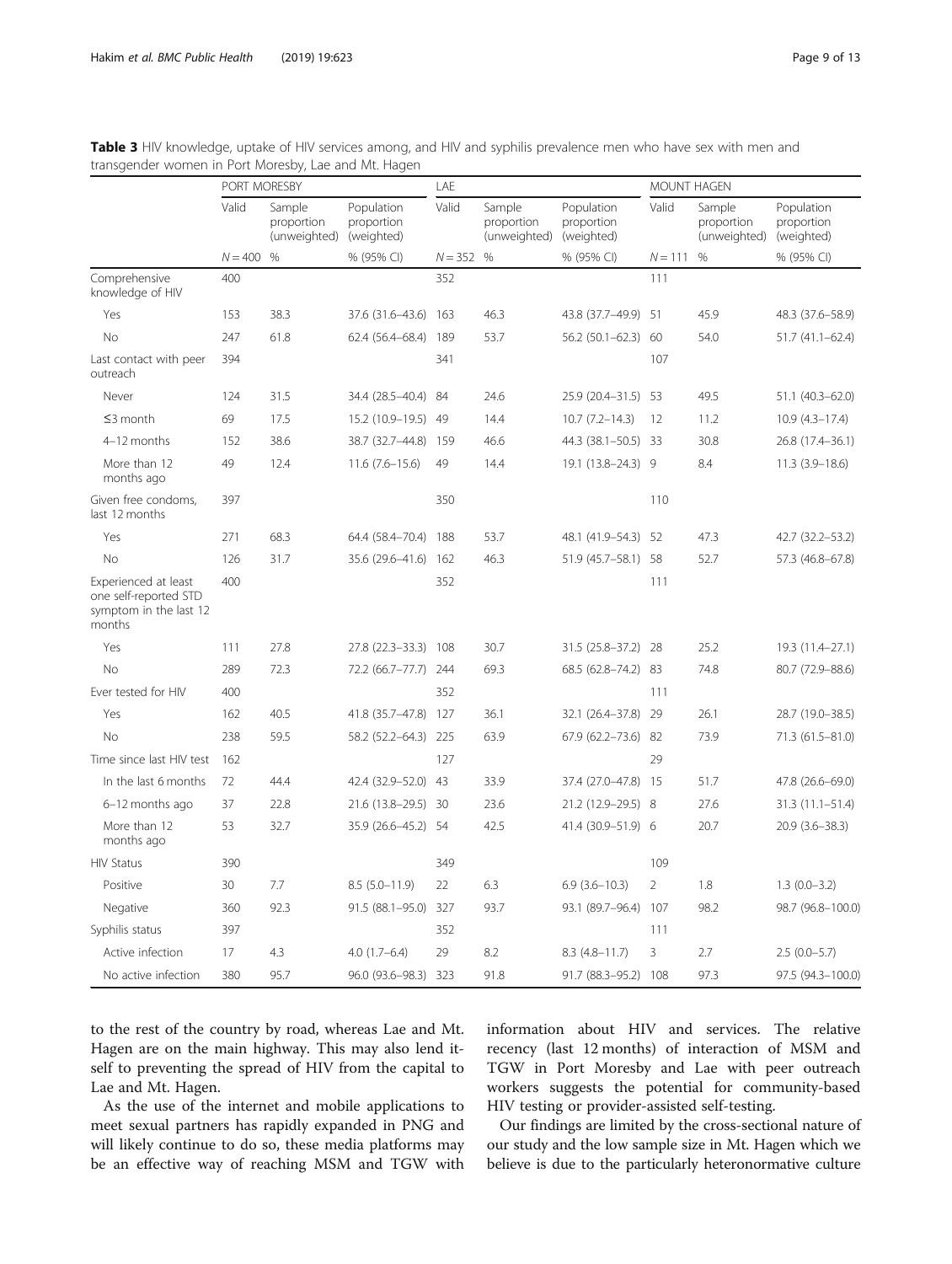<span id="page-9-0"></span>Table 4 Predictors of being HIV-positive among men who have sex with men and transgender women in Port Moresby

|                                                                              | Ν   | Bivariate OR (95% CI) p-value |          | Multivariable aOR (95% CI) p-value |        |
|------------------------------------------------------------------------------|-----|-------------------------------|----------|------------------------------------|--------|
| Age (years)                                                                  | 390 |                               | 0.9606   |                                    |        |
| $12 - 24$                                                                    |     | Ref                           |          |                                    |        |
| $25 - 29$                                                                    |     | 1.02 (0.32-3.26)              |          |                                    |        |
| $30+$                                                                        |     | $1.15(0.41 - 3.23)$           |          |                                    |        |
| Gender identity                                                              | 390 |                               | < 0.0001 |                                    |        |
| Male                                                                         |     | Ref                           |          |                                    |        |
| TG                                                                           |     | 9.61 (3.64-25.34)             |          |                                    |        |
| Education                                                                    | 390 |                               |          |                                    |        |
| No formal education                                                          |     | Ref                           |          |                                    |        |
| Primary                                                                      |     | 4.34 (1.06-17.84)             |          |                                    |        |
| High school or higher                                                        |     | 2.18 (0.80-5.92)              |          |                                    |        |
| Main source of income                                                        | 370 |                               |          |                                    |        |
| Formal                                                                       |     | $2.03(0.65 - 6.31)$           |          |                                    |        |
| Informal                                                                     |     | Ref                           |          |                                    |        |
| Unemployed                                                                   |     | $1.10(0.34 - 3.55)$           |          |                                    |        |
| Marital status                                                               | 390 |                               |          |                                    |        |
| Never married                                                                |     | Ref                           |          |                                    |        |
| Married                                                                      |     | $0.53(0.13 - 2.14)$           |          |                                    |        |
| Divorced, separated, or widowed                                              |     | $0.70(0.18 - 2.71)$           |          |                                    |        |
| Disclosed sexual behaviours to family or friends (non-MSM)                   | 390 |                               |          |                                    |        |
| Yes                                                                          |     | Ref                           |          |                                    |        |
| No                                                                           |     | $0.37(0.15 - 0.92)$           |          |                                    |        |
| Used internet or mobile apps to meet partners, last 6 months                 | 389 |                               | 0.0007   |                                    |        |
| Yes                                                                          |     | 4.85 (1.95-12.04)             |          |                                    |        |
| No                                                                           |     | Ref                           |          |                                    |        |
| Had vaginal/anal sex with a woman in the last 6 months                       | 390 |                               | 0.0057   |                                    | 0.0544 |
| Yes                                                                          |     | Ref                           |          | Ref                                |        |
| No                                                                           |     | 7.88 (2.96-21.03)             |          | 4.49 (1.60-12.60)                  |        |
| Have cut foreskin                                                            | 390 |                               | 0.0002   |                                    | 0.0143 |
| Yes                                                                          |     | Ref                           |          | Ref                                |        |
| No                                                                           |     | 10.54 (3.06-36.36)            |          | 6.49 (1.89-22.25)                  |        |
| Experienced at least one self-reported STD symptom in the last 12 months 390 |     |                               | 0.0002   |                                    | 0.0179 |
| Yes                                                                          |     | $6.02$ $(2.33 - 15.55)$       |          | 5.95 (2.15-16.46)                  |        |
| No                                                                           |     | Ref                           |          | Ref                                |        |
| Last contact with peer outreach                                              | 384 |                               | 0.0399   |                                    |        |
| Never                                                                        |     | $0.41(0.10-1.63)$             |          |                                    |        |
| $\leq$ 3 months                                                              |     | 2.64 (0.92-7.55)              |          |                                    |        |
| 4-12 months                                                                  |     | Ref                           |          |                                    |        |
| More than 12 months ago                                                      |     | $0.90(0.16 - 4.93)$           |          |                                    |        |

of this highlands city. Given that the lack of legal protections for MSM and TGW (which do not exist in PNG) are associated with higher HIV prevalence in a global meta-analysis and that HIV prevalence in the general population is highest in Mt. Hagen, we

suspect that our finding of 1.8% prevalence among survey participants is an underestimate [[23\]](#page-12-0). As interview data were self-reported in face-to-face interviews, there may be some response bias. The use of audio-computer assisted self-interviews rather than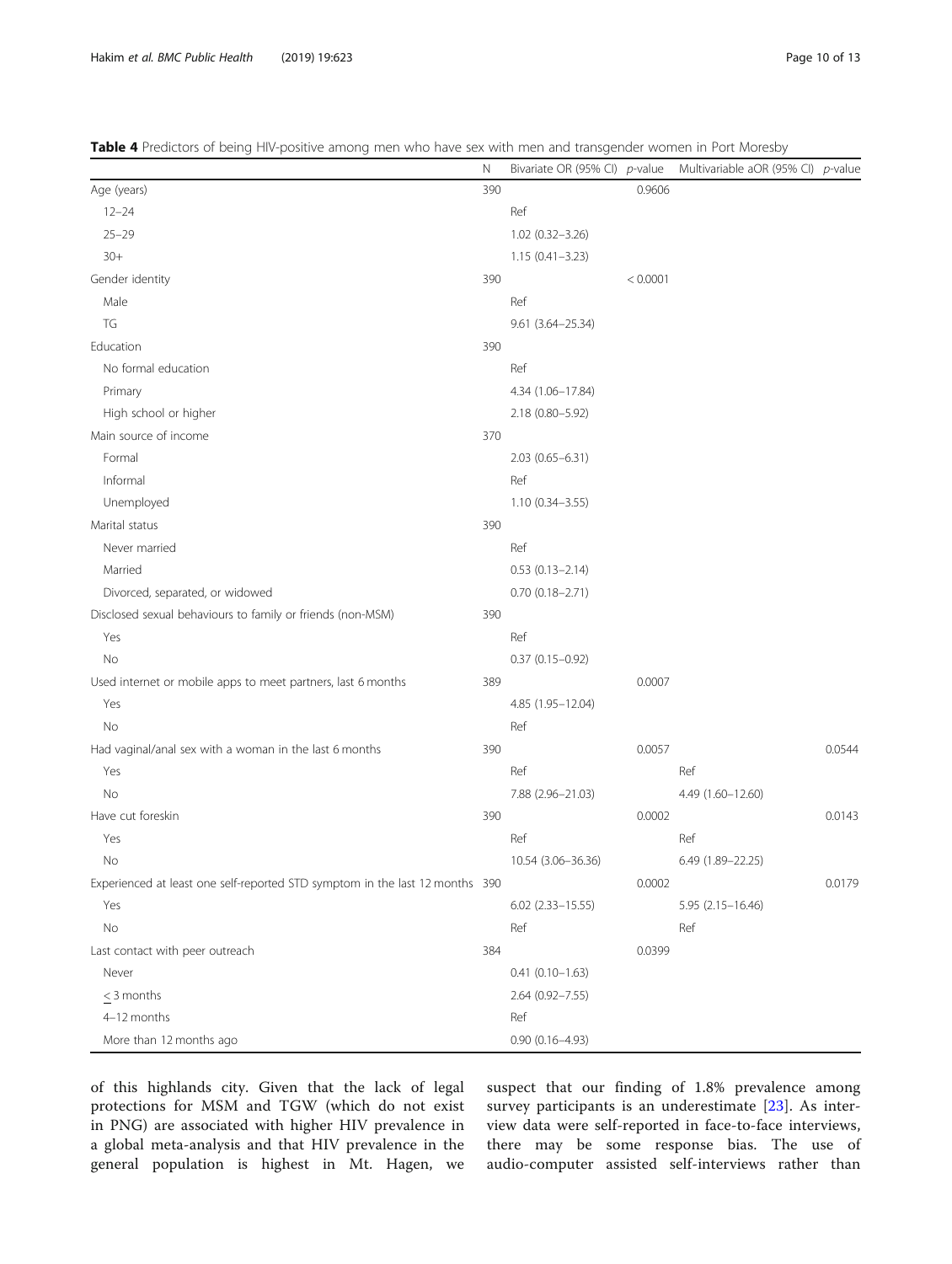<span id="page-10-0"></span>Table 5 Predictors of being HIV-positive among men who have sex with men and transgender women in Lae

|                                                                              | $\hbox{N}$ |                        |        | Bivariate OR (95% CI) p-value Multivariable aOR (95% CI) p-value |        |
|------------------------------------------------------------------------------|------------|------------------------|--------|------------------------------------------------------------------|--------|
| Age (years)                                                                  | 342        |                        | 0.1707 |                                                                  |        |
| $12 - 24$                                                                    |            | Ref                    |        |                                                                  |        |
| $25 - 29$                                                                    |            | $2.34(0.61 - 8.94)$    |        |                                                                  |        |
| $30+$                                                                        |            | 3.14 (0.93-10.57)      |        |                                                                  |        |
| Gender identity                                                              | 349        |                        | 0.8043 |                                                                  |        |
| Male                                                                         |            | Ref                    |        |                                                                  |        |
| TG                                                                           |            | 1.19 (0.30-4.78)       |        |                                                                  |        |
| Education                                                                    | 349        |                        | 0.6174 |                                                                  |        |
| No formal education                                                          |            | Ref                    |        |                                                                  |        |
| Primary                                                                      |            | 1.95 (0.28-13.64)      |        |                                                                  |        |
| High school or higher                                                        |            | 2.46 (0.39-15.41)      |        |                                                                  |        |
| Main source of income                                                        | 337        |                        | 0.0405 |                                                                  | 0.0312 |
| Informal sector                                                              |            | Ref                    |        | Ref                                                              |        |
| Formal sector                                                                |            | 5.08 (1.33-19.39)      |        | 4.66 (1.19-18.28)                                                |        |
| Unemployed                                                                   |            | 1.85 (0.42-8.09)       |        | $0.99(0.20 - 4.89)$                                              |        |
| Marital status                                                               | 349        |                        | 0.1336 |                                                                  |        |
| Never married                                                                |            | Ref                    |        |                                                                  |        |
| Married                                                                      |            | 1.90 (0.52-6.94)       |        |                                                                  |        |
| Divorced, separated, or widowed                                              |            | $0.18(0.02 - 1.45)$    |        |                                                                  |        |
| Have cut foreskin                                                            | 352        |                        | 0.6639 |                                                                  |        |
| Yes                                                                          |            | Ref                    |        |                                                                  |        |
| No                                                                           |            | 1.30 (0.39-4.30)       |        |                                                                  |        |
| Can rely on other MSM/TGW to accompany them to doctor or hospital            | 332        |                        | 0.0050 |                                                                  | 0.0010 |
| Yes                                                                          |            | Ref                    |        | Ref                                                              |        |
| <b>No</b>                                                                    |            | 4.57 (1.59-13.16)      |        | 8.47 (2.40-29.90)                                                |        |
| Had vaginal/anal sex with a woman in the last 6 months                       | 349        |                        | 0.0042 |                                                                  | 0.0008 |
| Yes                                                                          |            | Ref                    |        | Ref                                                              |        |
| <b>No</b>                                                                    |            | 7.88 (2.96-21.03)      |        | 7.74 (2.35-25.53)                                                |        |
| Experienced at least one self-reported STD symptom in the last 12 months 349 |            |                        | 0.0310 |                                                                  | 0.0131 |
| Yes                                                                          |            | $3.18(1.11 - 9.11)$    |        | 4.21 (1.36-13.09)                                                |        |
| No                                                                           |            | Ref                    |        | Ref                                                              |        |
| Last contact with peer outreach                                              | 338        |                        | 0.0432 |                                                                  |        |
| Never                                                                        |            | $0.52(0.10-2.84)$      |        |                                                                  |        |
| $\leq$ 3 months                                                              |            | $0.33$ $(0.08 - 1.38)$ |        |                                                                  |        |
| 4-12 months                                                                  |            | Ref                    |        |                                                                  |        |
| More than 12 months ago                                                      |            | 2.52 (0.76-8.41)       |        |                                                                  |        |

face-to-face interviews may have helped decrease this bias [\[24](#page-12-0)].

## Conclusions

Our survey was able to reach MSM and TGW that were not engaged in HIV services, revealing that MSM and TGW will access HIV services provided in a safe, affirming environment, providing further evidence to guide service providers and policy makers. As the first HIV biobehavioral survey in PNG among MSM and TGW, this study reveals the substantial vulnerabilities and HIV risks of these populations in PNG and their limited access to and uptake of routine HIV services. Without action, HIV prevalence stands to increase among MSM and TGW in PNG. Addressing the HIV epidemic in PNG will require continued and expanded engagement with MSM and TGW across the country, respecting and responding to their different needs and vulnerabilities,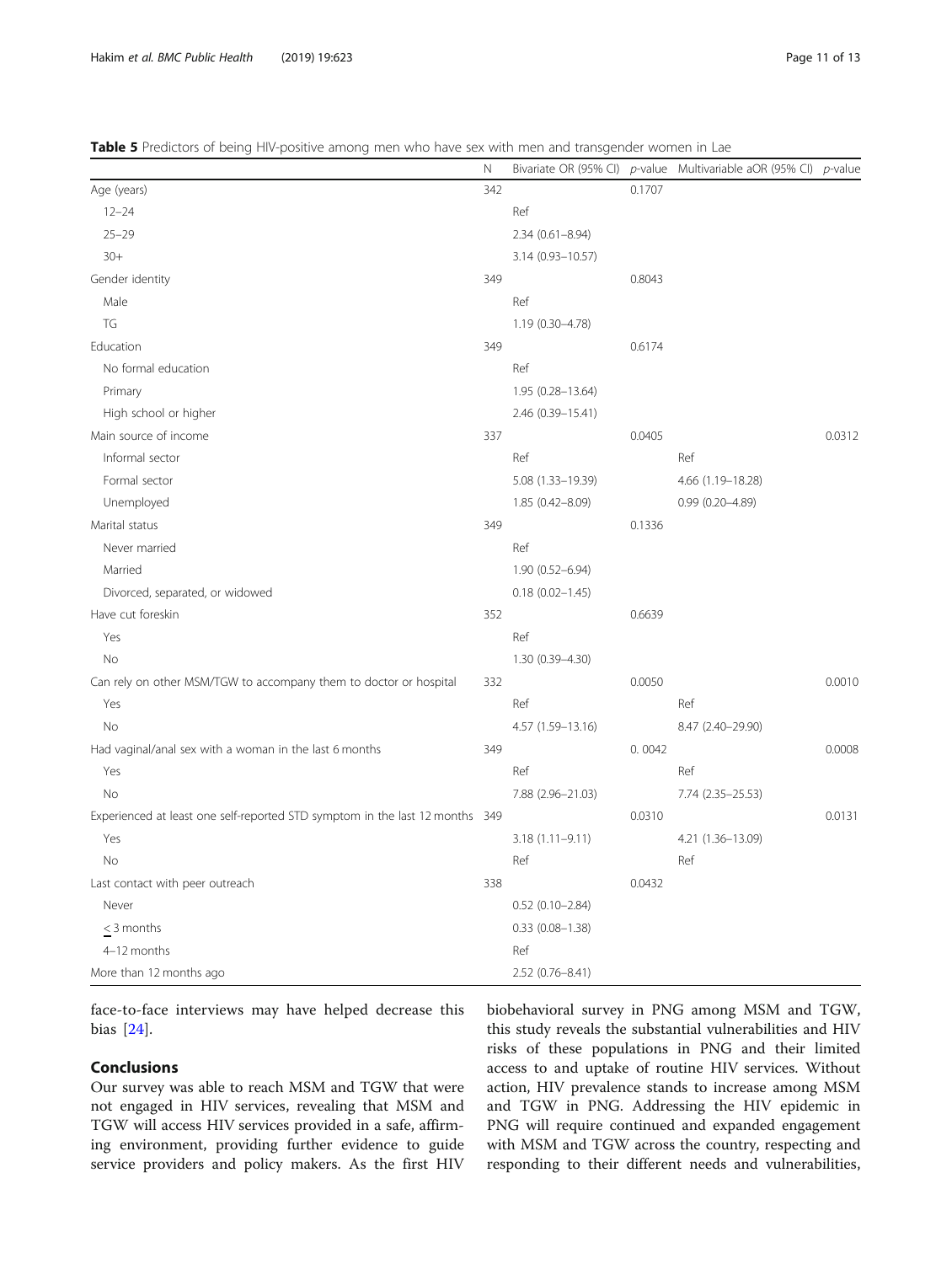<span id="page-11-0"></span>and moving beyond a once size fits all approach to these population in PNG.

## **Endnotes**

<sup>1</sup>Prevalence in Port Moresby and Lae is weighted and represents all MSM and TGW. Given the small sample size in Mt. Hagen, we report only on prevalence among survey participants.

## Additional files

[Additional file 1:](https://doi.org/10.1186/s12889-019-6942-7) FSW Questionnaire, FSW Questionnaire, Quantitative interview questionnaire used with FSW participants. (DOCX 100 kb)

[Additional file 2:](https://doi.org/10.1186/s12889-019-6942-7) MSM TGW Questionnaire, MSM/TGW questionnaire, Quantitative interview questionnaire used with MSM/TGW participants. (DOCX 112 kb)

#### Abbreviations

aOR: Adjusted Odds Ratio; BBS: Biobehavioral survey; CI: Confidence Interval; MSM: Men who have sex with men; OR: Odds Ratio; PHQ-2: Patient Health Questionnaire-2; PNG: Papua New Guinea; RDS: Respondent-driven sampling; RDS-A: Respondent-Driven Sampling-Analyst; STD: Sexually transmitted disease; TGW: Transgender women

#### Acknowledgements

We want to thank the survey participants for their collaboration and support for this survey. We are grateful to Kapul Champions for their ongoing support and engagement with the study and its findings.

#### Funding

We want to thank the survey participants for their collaboration and support for this survey. We are grateful to Kapul Champions for their ongoing support and engagement with the study and its findings. This project has been supported by the Government of Australia, the Global Fund to Fight AIDS, TB and Malaria, and the President's Emergency Plan for AIDS Relief (PEPFAR) through the Centers for Disease Control and Prevention (CDC) under the terms of Cooperative Agreement Number 1 U2G GH001531–01 to Cardno. This publication was also supported by CDC under the terms of Cooperative Agreement Number NU2GGH002093–01-00 to the Public Health Institute. CDC staff were involved in the design and oversight of this study as well as data analysis and interpretation. Neither the Government of Australia nor the Global Fund to Fight AIDS, TB and Malaria were involved.

#### Availability of data and materials

The datasets used and/or analysed during the current study are available from the corresponding author on reasonable request.

#### Authors' contributions

AJH and AKH designed the study and conceived of the manuscript. SGB and AJV led the biomarker component of the study. KC, DW, and AJH analyzed the data. AAK and BW supervised the study which was implemented by BW, RN, JG, SP, MK, PH, HA, RNB, JN, and SA. Technical support was provided by ND and JMK. AJH and KC contributed substantially to the writing of the manuscript, SC provided technical feedback on an early draft. All authors reviewed and approved the manuscript.

#### Ethics approval and consent to participate

This survey was approved by the PNG National Department of Health's Medical Research Advisory Committee (MRAC), the Research Advisory Committee of the National AIDS Council Secretariat (RAC), the PNG Institute of Medical Research's Institutional Review Board (IRB), and the Human Research Ethics Committee at UNSW Sydney, Australia. The protocol was reviewed according to the Centers for Disease Control and Prevention's (CDC) human research protection procedures and was determined to be research but CDC was not engaged. A letter of support was provided by Kapul Champion, the peer led civil society for sexually diverse men and transgender people. Verbal informed consent was provided for all aspects of the study save for HIV testing, for which written informed consent was obtained per PNG national policy. The above referenced ethics committees approved the procedure for obtaining verbal consent. The provision of verbal consent was documented by the study staff person (Coupon Manager) who signed the consent form. Verbal consent was obtained over written consent as the name on the consent form would be the only personal identifier linking participants to the study. Written permission to participate was not obtained from the parents/guardians of the minors included in this study because the study's populations are stigmatized for their behaviors and obtaining parent/guardian permission to participate would put the individuals at risk of violence, stigmatization, or harassment

from their parent/guardian. The above referenced ethics committees approved this consent procedure for minors.

## Consent for publication

Not applicable.

#### Competing interests

The authors declare that they have no competing interests.

#### Publisher's Note

Springer Nature remains neutral with regard to jurisdictional claims in published maps and institutional affiliations.

#### Author details

<sup>1</sup>US Centers for Disease Control and Prevention, Division of Global HIV and Tuberculosis, 1600 Clifton Rd, NE, Atlanta, GA 30329, USA. <sup>2</sup>Kirby Institute, UNSW Sydney, Wallace Wurth Building, High St, Kensington, NSW 2052, Australia. <sup>3</sup>Papua New Guinea Institute of Medical Research, Homat Street Goroka, Eastern Highlands Province 441, Papua New Guinea. <sup>4</sup>Papua New Guinea National Department of Health, AOPI Centre, Waigani Drive, P O Box 807, Waigani, Port Moresby, National Capital District 131, Papua New Guinea. 5 University of Ghent, Sint-Pietersnieuwstraat 25, 9000 Ghent, East Flanders, Belgium.

## Received: 12 December 2018 Accepted: 7 May 2019 Published online: 22 May 2019

#### References

- 1. Quinn TC, Mann JM, Curran JW, Piot P. AIDS in Africa: an epidemiologic paradigm. 1986. Bull World Health Organ. 2001;79(12):1159–67.
- 2. Brunet JB, Ancelle RA. The international occurrence of the acquired immunodeficiency syndrome. Ann Intern Med. 1985;103(5):670–4.
- 3. UNAIDS. Papua New Guinea | UNAIDS 2017 [Available from: [http://www.](http://www.unaids.org/en/regionscountries/countries/papuanewguinea/) [unaids.org/en/regionscountries/countries/papuanewguinea/](http://www.unaids.org/en/regionscountries/countries/papuanewguinea/).
- 4. Papua New Guinea Natinoal AIDS Council Secretariat. Papua New Guinea HIV Prevalence 2012 Estimates. Port Moresby; 2013.
- 5. Altman D, Aggleton P, Williams M, Kong T, Reddy V, Harrad D, et al. Men who have sex with men: stigma and discrimination. Lancet. 2012;380(9839):439–45.
- 6. Baral SD, Poteat T, Strömdahl S, Wirtz AL, Guadamuz TE, Beyrer C. Worldwide burden of HIV in transgender women: a systematic review and meta-analysis. Lancet Infect Dis. 2013;13(3):214–22.
- 7. Yeka W, Maibani-Michie G, Prybylski D, Colby D. Application of respondent driven sampling to collect baseline data on FSWs and MSM for HIV risk reduction interventions in two urban centres in Papua New Guinea. J Urban Health. 2006;83(6 Suppl):i60–72.
- Family Health International. Behaviors, Knowledge, Exposure to Interventions: Report from a Behavioral Surveillance Survey, Port Moresby, Papua New Guinea. Bangkok; 2011. Available from: [https://www.fhi360.org/](https://www.fhi360.org/resource/behaviors-knowledge-and-exposure-interventions-report-behavioral-surveillance-survey-port) [resource/behaviors-knowledge-and-exposure-interventions-report](https://www.fhi360.org/resource/behaviors-knowledge-and-exposure-interventions-report-behavioral-surveillance-survey-port)[behavioral-surveillance-survey-port](https://www.fhi360.org/resource/behaviors-knowledge-and-exposure-interventions-report-behavioral-surveillance-survey-port).
- 9. Kelly A, Kupul M, Man WYN, Nosi S, Lote N, Rawstorne P, Halim G, Ryan C, Worth H. Askim na save (Ask and understand): People who sell and/or exchange sex in Port Moresby. Key Quantitative Findings. Sydney: Papua New Guinea Institute of Medical Research and the University of New South Wales; 2011.
- 10. Secretariat PNGNAC. Papua New Guinea national HIV and AIDS strategy 2011–2015. National Department of Health: Port Moresby; 2010.
- 11. PNG Mid Term Review Team. Mid Term Review of Papua New Guinea HIV Strategy (2011-2015). 2013.